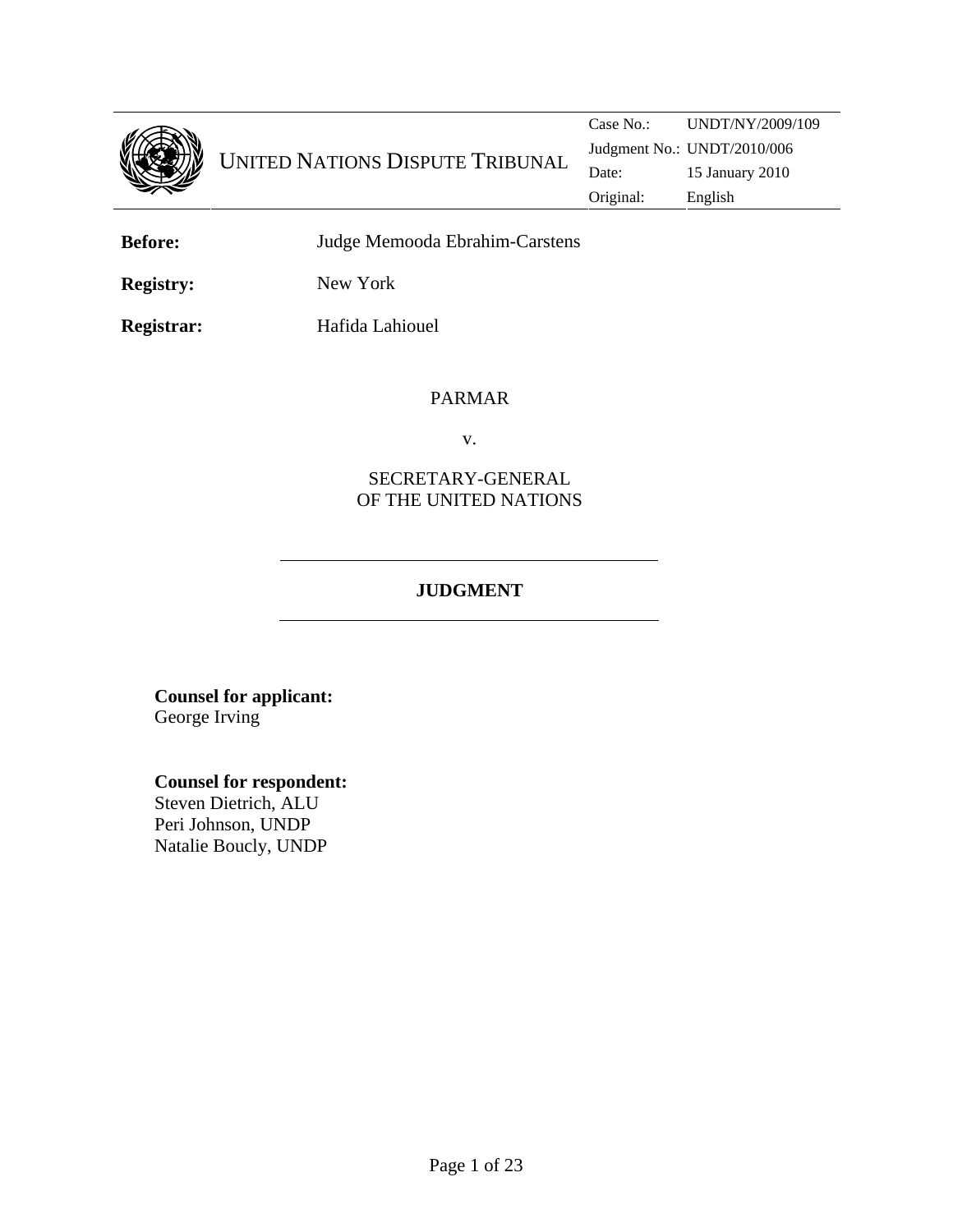# **Introduction**

1. The applicant was an employee of the United Nations Development Programme (UNDP), initially employed on a 200 series appointment that was later converted to a 100 series fixed-term appointment. In August 2005, he went to work for the Office of Internal Oversight Services (OIOS) of the United Nations Secretariat on loan from UNDP. He stayed with OIOS until 30 September 2006, when he was separated from service upon expiration of his contract. The applicant contests UNDP's decision not to extend his contract beyond its expiry date on 30 September 2006.

# **The facts**

2. Between 1996 and 1999, the applicant worked with UNDP on several special service agreements and appointments of limited duration, and worked with the United Nations Office for Project Services from January 2000 to December 2001.

3. The applicant joined UNDP on a 200 series appointment at the L-4 level in January 2002. On 1 March 2003, the applicant's appointment was converted to a 100 series contract at the P-4 level. The letter of appointment, signed by the applicant on 17 May 2003, stated—

This Fixed-Term Appointment does not carry any expectancy of renewal or of conversion to any other type of appointment on the Staff of the United Nations Development Programme.

4. The applicant's appointment was subsequently extended on two occasions, until 31 August 2005. In July 2005, the applicant was selected for a temporary appointment as a programme evaluation officer in OIOS.

5. On 29 July 2005, the Office of Human Resources Management of the United Nations Secretariat sent a facsimile to the Office of Human Resources of UNDP, requesting the release of the applicant "on reimbursable loan to the Secretariat, as soon as possible, through 31 December 2005".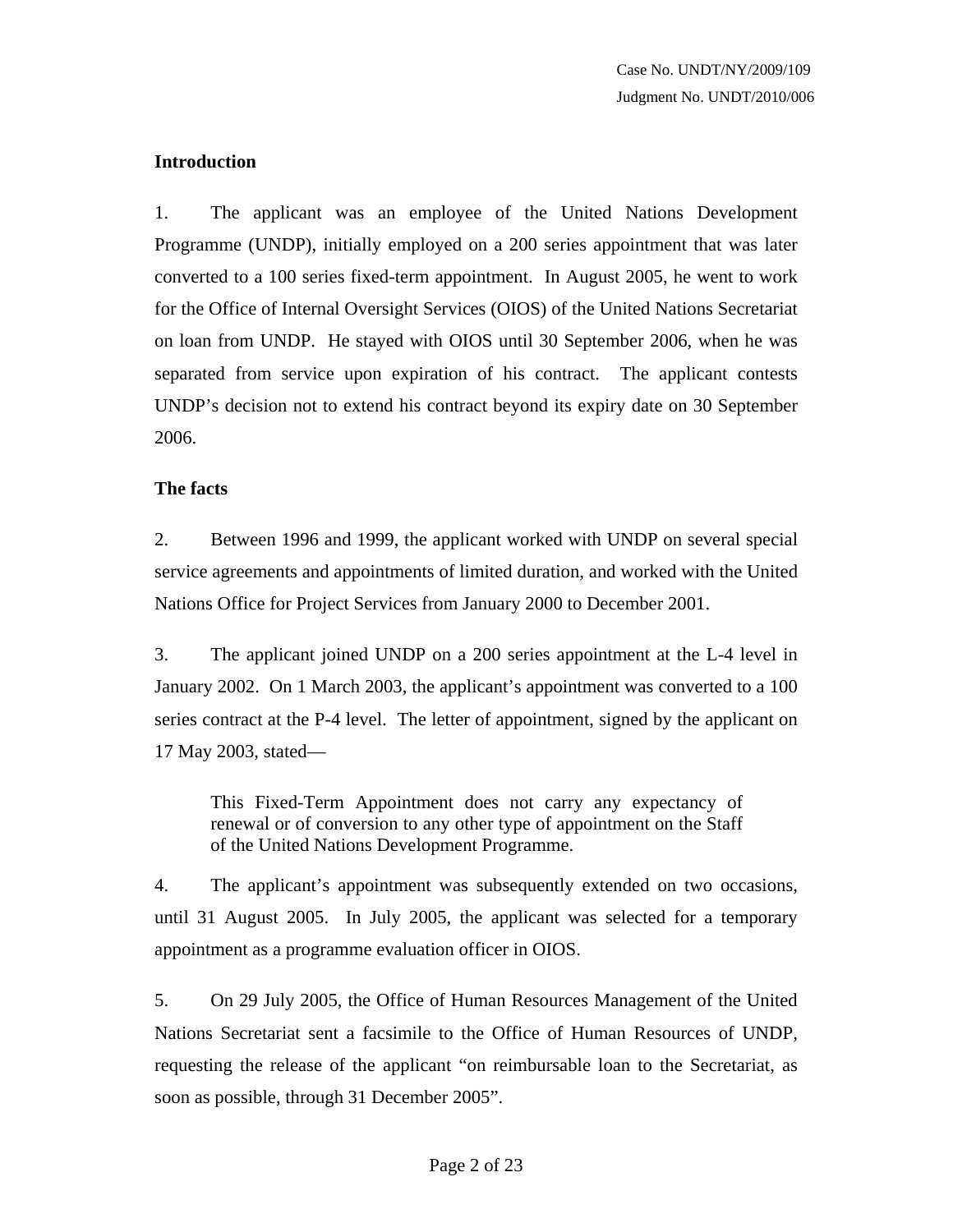6. On 15 August 2005, the applicant enquired by email with the Office of Human Resources of UNDP whether "UNDP, given [his] contractual status as a 100 series staff member, would give him three months to look for a post, if by the 31st December 2005 there was no post available for [him] and/or OIOS was not seeking to extend [his] position". The reply, sent to the applicant next day, stated:

The three months search period is an entitlement extended to long serving staff members, i.e. beyond 5 years of service on 100 Series appointment. In reviewing your records, it [was] revealed that your appointment on 100 series with UNDP/BRSP [Bureau for Resources and Strategic Partnerships] began on 29 January 2002 [sic]. As you do not fall under the long-serving category the three months search period will not be applicable to you.

7. A note for the file, dated 22 August 2005 and prepared by two UNDP human resources officers, shows that on 22 August 2005 the officers met with the applicant "to ensure that [he] understands the nature of his loan and that his contract will not be renewed by BRSP beyond 31 December 2005, unless he is able to identify suitable placement either with UNDP or elsewhere in the UN system". The note stated:

[The applicant] said that he had a clear understanding of the nonrenewal of his contract through his discussion with the Director of BRSP. He also said that the only thing he needed clarification was why he is not able to get a three months search period as 100 Series staff member. In addition to the e-mail of 16 August 2005, we again explained to him that he is not a long serving staff member in view of the fact that his appointment on 100 Series with BRSP began only on 29 January 2002 [sic]. The three months search period is applicable to staff member who have served beyond five years on a 100 Series and that it is not applicable to him as he has not met the five years of service. He was further informed that he will separate from the organization, unless he actively searched and finds a suitable assignment within and outside the "Quarry Exercise" prior to the expiry of his appointment on 31 December 2005.

[The applicant] was also informed that he will receive a letter from OHR informing of the above condition and requires his signature as an indication of his understanding. He said that it is clear to him now and has no problem in signifying his understanding.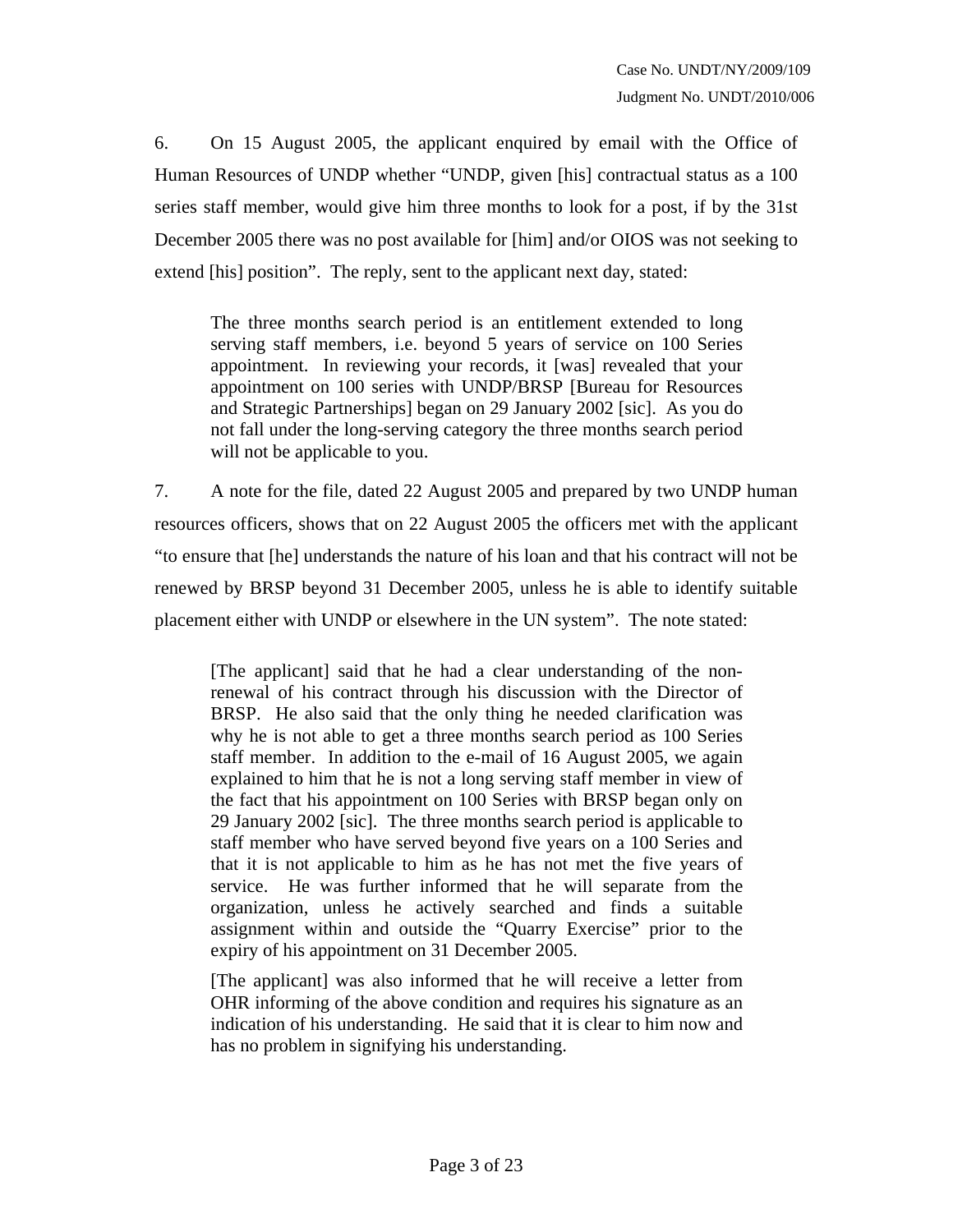He was also made aware that OHR will advocate on his behalf in search for a suitable positions and that he should send his updated cv. He was thankful for the concern that was expressed to him.

8. In a letter dated 23 August 2005 and addressed to the applicant, the Deputy Director and Chief of the Business Advisory Services of UNDP's Office of Human Resources stated:

As you are aware, the Management of BRSP have informed us of their concurrence to your release and the non-renewal of your current fixed term appointment, expiring on 31 December 2005, which is also the end of the temporary reimbursable loan assignment with the United Nations.

Given UNDP's constrained post environment, please be informed that your re-absorption to UNDP at the end of your reimbursable loan period will depend on the availability of posts at that time. You should actively search for suitable opportunities in UNDP and elsewhere in the UN system prior to your contract expiry date. Vacancy postings are regularly updated on: <http://ntra.undp.org/ohr/jobs/index.htm>. Should you need to access the website from outside UNDP's network, please request a password. You should keep the HR Business Advisory Services . . . fully informed of your search efforts, and provide an updated CV and/or P-11, so that we may advocate on your behalf.

If no suitable placement is identified, we would be obliged to separate you at the end of your loan period, i.e. 31 December 2005. If, however, the UN [Secretariat] requests extension of your assignment beyond the four months period, we will extend your appointment for the corresponding period not to exceed the maximum of a one year period from the date of your assignment, 22 August 2005, to facilitate continuation of your assignment.

I realize that the above terms are sobering but please be assured of our support in your job search.

9. By memorandum dated 24 August 2005, UNDP informed OIOS and the applicant of its agreement to release him on a reimbursable loan. In its memorandum, UNDP stated:

[W]e are pleased to confirm UNDP's concurrence to the release of [the applicant] on a reimbursable loan to the United Nations [Secretariat] effective 22 August 2005 through 31 December 2005, in accordance with the Inter-Agency Agreement concerning transfer, secondment or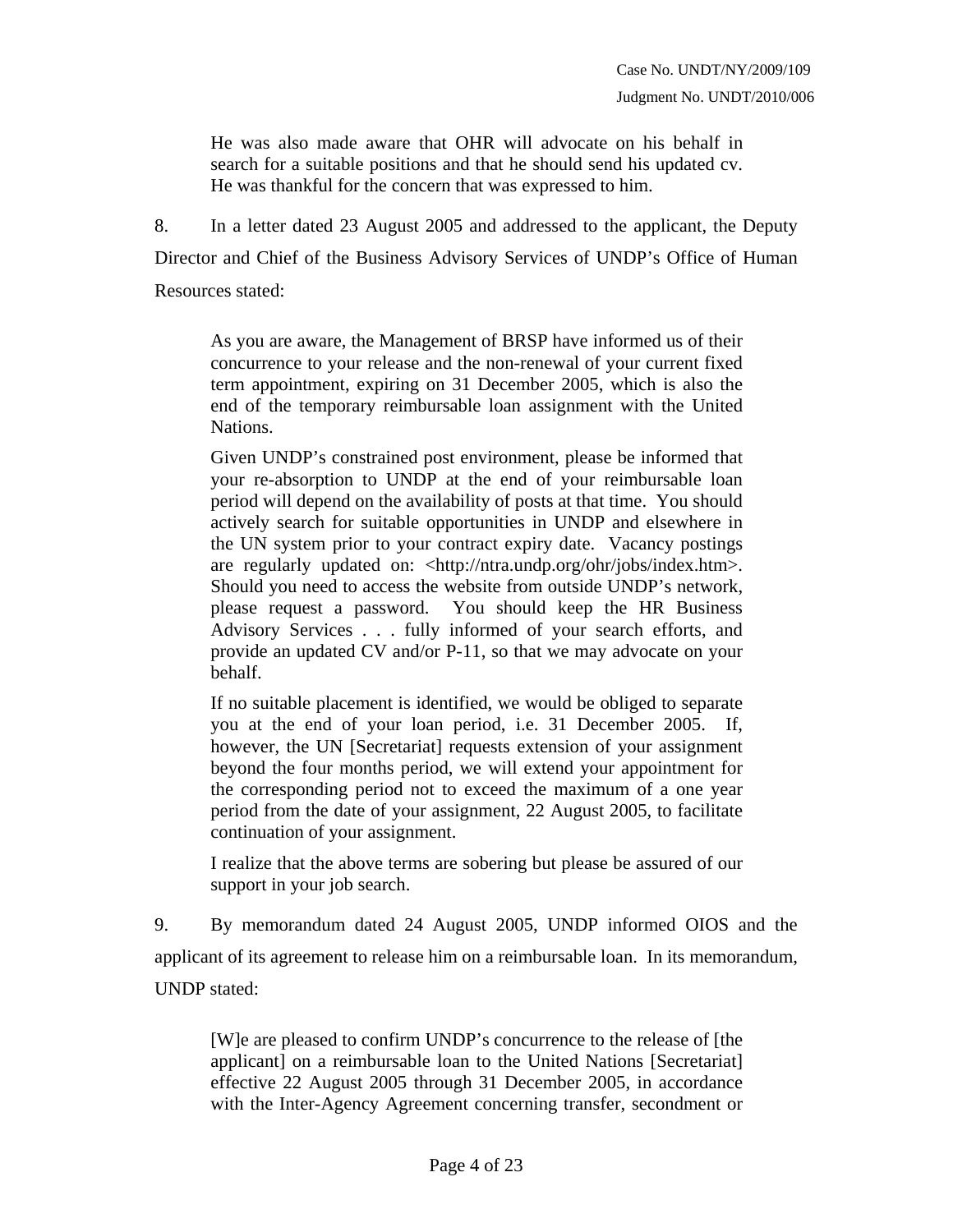loan of staff among the organizations applying the United Nations common system of salaries and allowances.

[The applicant's] return rights at the end of his loan will be based on the terms of agreement between him and UNDP.

10. Following this communication, the applicant assumed his temporary appointment with OIOS. With UNDP's agreement, the applicant's appointment with OIOS was extended several times—on 28 December 2005, 24 March 2006, and 8 August 2006. Each extension authorisation from UNDP specified that the applicant's return rights to UNDP would be based on the terms of agreement between him and UNDP. All extension authorisations were copied to the applicant.

11. On 9 May 2006, the Director of the Office of Human Resources of UNDP sent an email to the applicant, stating:

As explained to you in my previous e-mail of 3 March 2006, the six months extension of your reimbursable loan was approved as a final one, and I very much regret to inform you that I cannot agree to any further extension beyond 30 September 2006 as we have been more than flexible in accommodating your loan arrangement. If the UN is keen in extending your reimbursable loan, I strongly suggest for you to negotiate a new offer.

It is true UNDP encourages inter-agency movement, in addition to the wider opportunity for personal and professional growth and career development, the exchange is critical for strengthening the cohesiveness and effectiveness of the UN System's response to the global challenges. However, the longer term mobility exchange is extended to long serving staff members. . . .

I do hope that you will understand my position on the further extension request and that it will not deter you from actively searching for a suitable placement within UNDP either in the QUARRY or AD HOC positions until the end of your current loan period, i.e. 30 September 2006 as an internal candidate.

12. The last extension was granted by UNDP on 8 August 2006. In its memorandum dated 8 August 2006, the Deputy Director and Chief of the Business Advisory Services of UNDP's Office of Human Resources stated: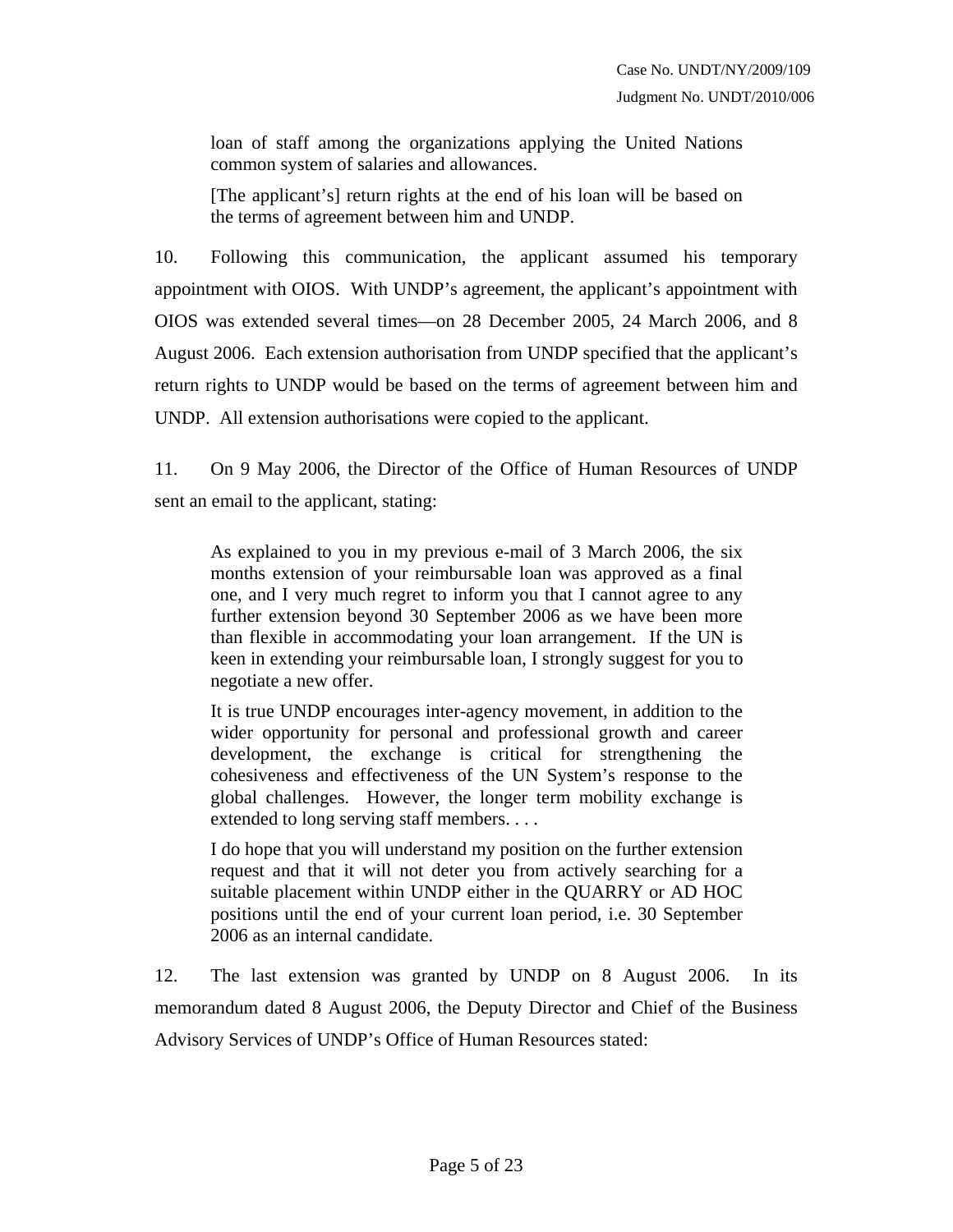I am pleased to confirm UNDP's concurrence to the final extension of [the applicant's] reimbursable loan to the Office of Internal Oversight Services, United Nations Secretariat through 30 September 2006, in line with the Inter-Organization Agreement (now know as Inter-Agency Mobility Accord).

Should the services of the staff member continue to be required by the OIOS/UN beyond 30 September 2006, the Inter-Organization Exchange on transfer should apply as UNDP can no longer accommodate a further extension.

[The applicant's] return rights to UNDP will be based on the terms of agreement between him and UNDP.

13. The Tribunal understands from the respondent's submission that, effective 22 August 2006, UNDP extended the applicant's fixed-term appointment through 30 September 2006.

14. This was followed by a series of exchanges involving the applicant's supervisor in OIOS and the Acting Executive Officer, OIOS, as well as the applicant, about the possibility of extending the applicant on a reimbursable loan or on secondment to OIOS for an additional period of three months.

15. On 20 September 2006, the Chief of the applicant's section in OIOS sent an email to the Acting Executive Officer, OIOS, copied to the applicant, concerning a possible extension of his appointment beyond 30 September 2006. The email stated:

a. The [Internal Audit Division's] P4 post against which [the applicant] is held and which is "extrabudgetary" . . . can be made available through to end-Dec.

b. From UN side, secondment will not be contractual option for a 3-month period.

c. [The applicant] will himself have to be responsible for resolving any problems connected to his status vs. UNDP.

I have asked [the applicant] to either:

. . .

1. Secure UNDP agreement to extension for subject 3-month period on continued reimbursable-loan basis.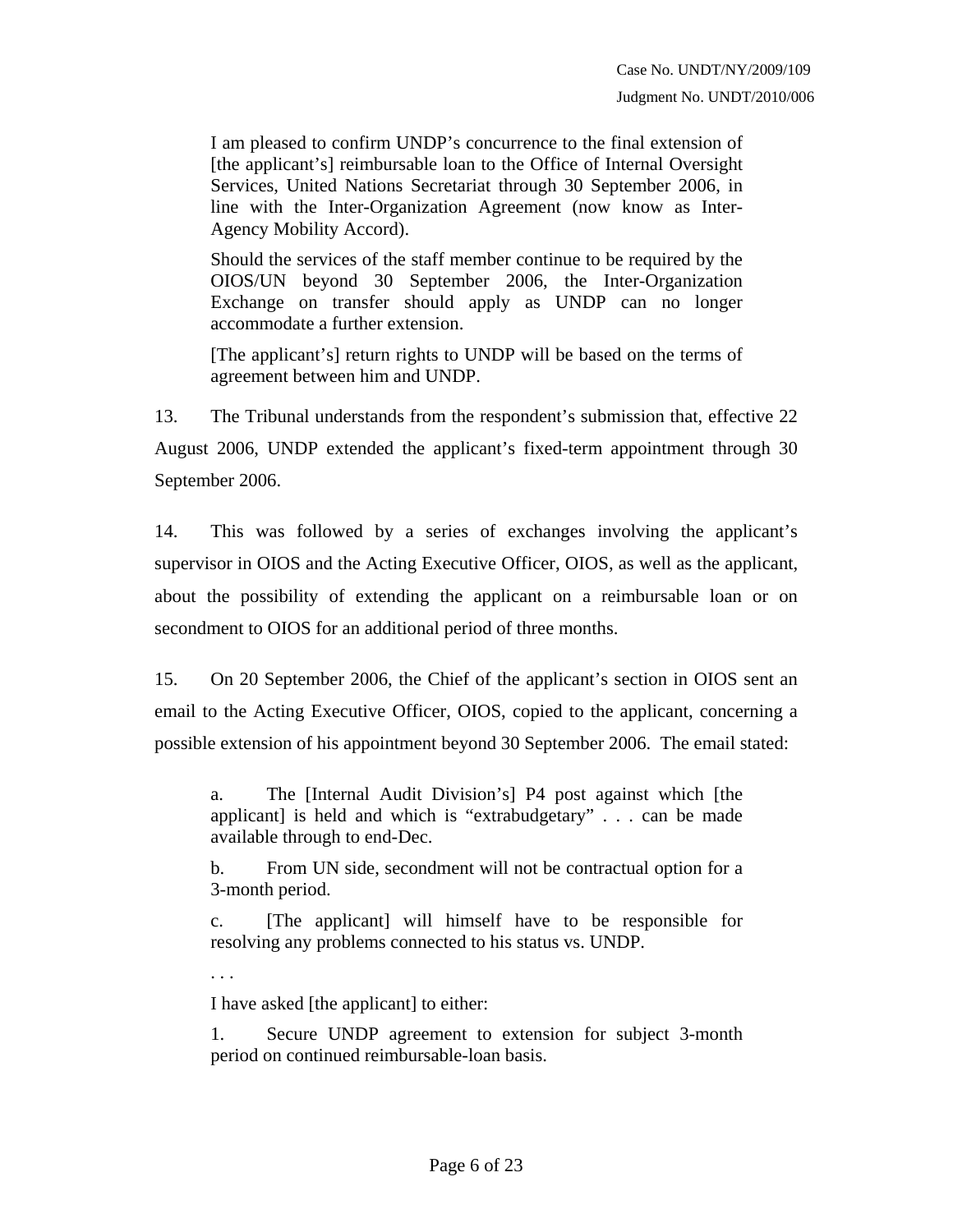2. Resign from UNDP and accept a 3-month (delete assignment from) temporary appointment with UN/OIOS on "11-month contract" terms.

This to clarify my position—in the face of traveling next week, when his current contract expires.

16. However, in an email sent by OIOS to the applicant on 28 September 2006, he was informed by the Executive Office of OIOS of the expiration of his reimbursable loan from UNDP. The email stated:

[Y]our reimbursable loan to OIOS will not be extended and no request for temporary appointment is forthcoming. Therefore, we will notify UNDP . . . tomorrow of your annual leave balance as of 30 September 2006, the expiration date of the current arrangement.

17. The applicant's contract expired on 30 September 2006.

18. On 26 October 2006, the applicant filed a request for administrative review of the decision by OIOS not to offer him a contract extension of between 3 and 11 months. The review was completed on 1 December 2006. Dissatisfied with the outcome, on 3 January 2007 the applicant filed an incomplete statement of appeal with the Joint Appeals Board (JAB), which was followed by a complete statement of appeal filed on 1 February 2007.

19. Following UNDP's unsuccessful challenge to the receivability of the application, UNDP filed a reply to the appeal on 30 June 2008.

20. On 8 April 2009, the JAB majority issued its report, declining to make a recommendation in this case in favor of the applicant. On 6 May 2009, the applicant was informed of Secretary-General's decision concurring with the findings and conclusions of the majority of the JAB that the applicant's rights as a staff member were not violated.

21. On 28 July 2009, the applicant filed an application with the Dispute Tribunal. The respondent was subsequently informed by the Registry of the Tribunal that his reply was due 31 August 2009. On 31 August 2009, the Registry received two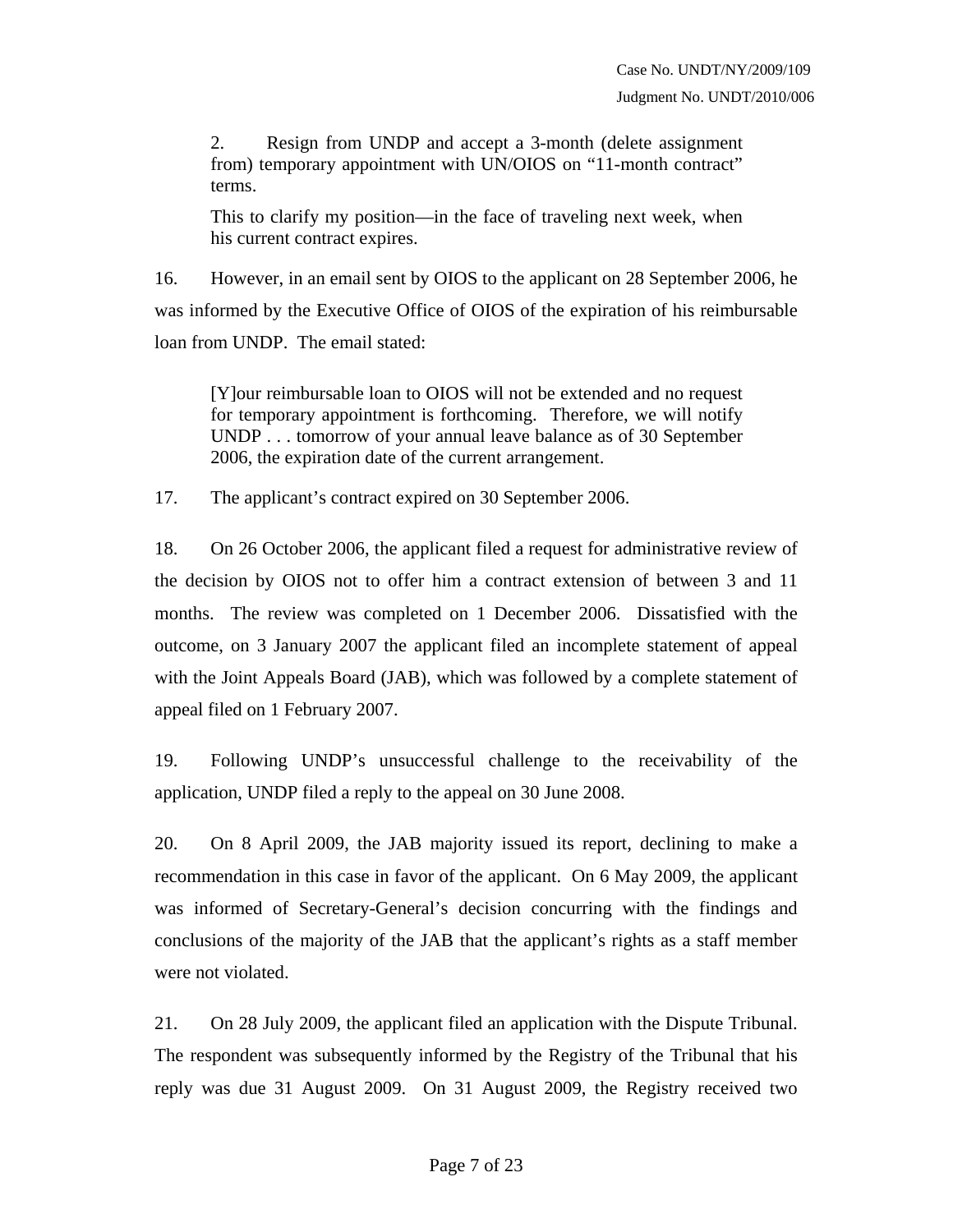separate submissions from UNDP and the Administrative Law Unit of the United Nations Secretariat, both on behalf of the Secretary-General.

22. The Tribunal held a directions hearing on 23 October 2009 to identify the issues in this case and give directions to the parties as to the further conduct of the matter. At the hearing, the Tribunal was advised by the applicant that he is currently working as a consultant for UNDP. Following the directions hearing, the proceedings were suspended to allow the parties to pursue mediation. On 10 December 2009, counsel for the respondent informed the Registry that the "efforts at informally settling this case were proving unsuccessful" and requested the Tribunal to proceed with this case on the merits on the basis of written submissions.

23. On 22 December 2009, the Tribunal ordered the parties to advise the Tribunal whether they consent to the case being dealt with on the papers, with no further hearings. Both parties consented.

#### **The issues**

24. The applicant makes a number of claims in relation to the ending of his contract. I note, however, that in his 26 October 2006 request for administrative review the applicant contested the "administrative decision taken on the 28th September [2006] of rescinding the 3–11 month contract extension as per the email communications between . . . Chief of the Inspection Unit [the applicant supervisor] and . . . [the] Acting Executive Officer, UNOIOS". Requests for administrative review and management evaluation are mandatory first steps in the appeal process (*Crichlow*, UNDT/2009/028). Therefore, the scope of the applicant's appeal before the Tribunal is limited to the alleged decision to rescind "the 3–11 month contract extension". Accordingly, the main issue before me in this case is whether there was an undertaking by the Organization to extend the applicant's contract beyond 30 September 2006 and whether the decision not to extend his contract was proper. I will also consider related claims and the underlying circumstances that led to that decision.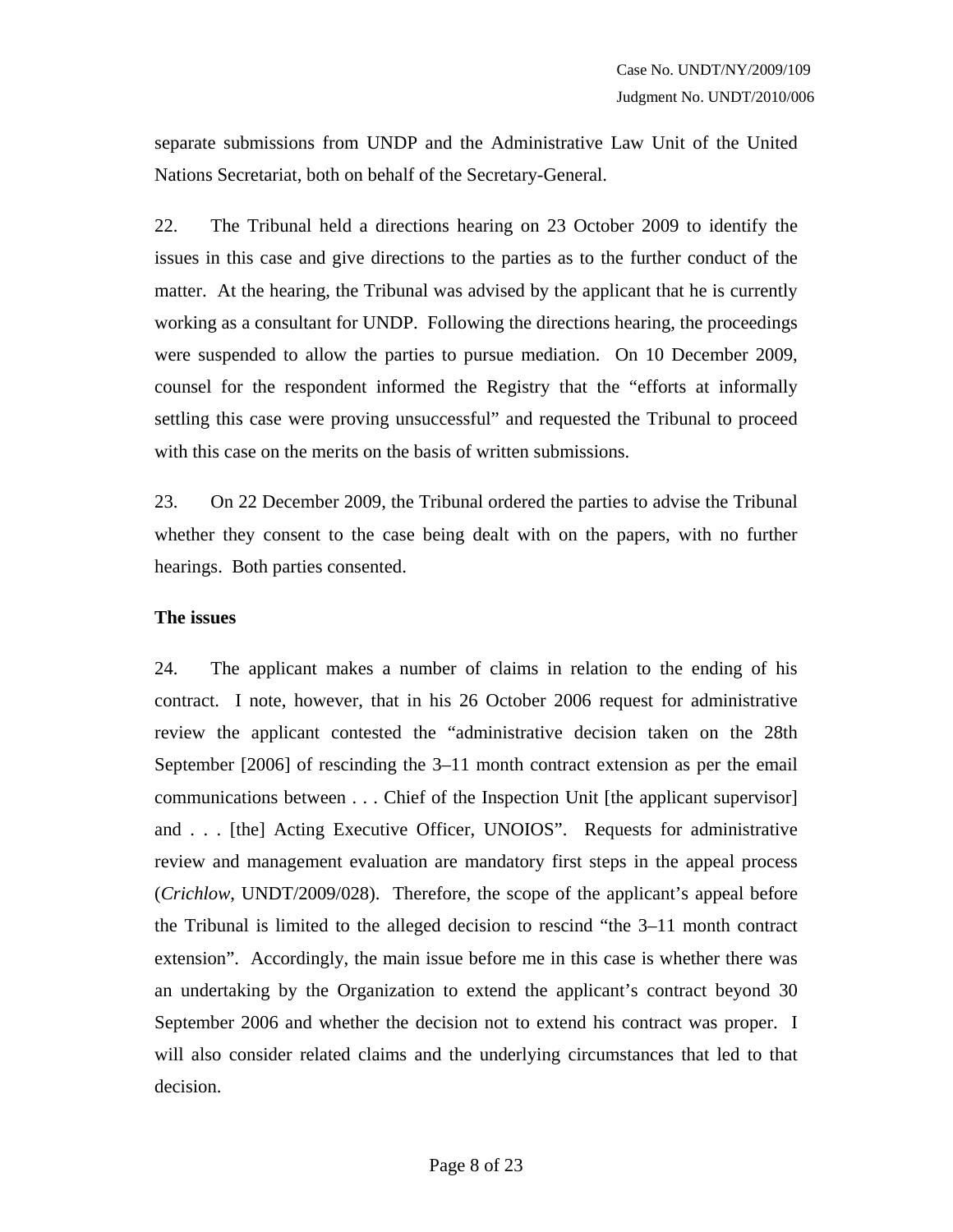### **Applicant's submissions**

## 25. The applicant submits that:

a. The decision to separate him was in violation of the UN policy on inter-agency mobility. The Inter-Organization Agreement Concerning Transfer, Secondment or Loan of Staff among the Organizations applying the United Nations Common System of Salaries and Allowances (the "Inter-Organization Agreement") provides that staff members on loan retain their contractual rights with the releasing organization. Some continuity of service must be maintained, which entails a lien on a post or a general lien with a reasonable effort to accommodate a returning staff member. The applicant also asserts that he was later informed that the post he had occupied had been moved to Geneva.

b. The applicant should have been afforded special consideration when applying for other positions. Although the respondent suggests a concession was granted to allow the applicant to be considered as an internal candidate for three months, it is not at all clear what preferences he was accorded or if this was ever implemented in practice. UNDP made no good faith effort to find a suitable placement for the applicant that would safeguard his contractual status, even on a temporary basis.

c. OIOS and UNDP owed a duty of care to the applicant under staff regulation 4.4, which provides preferential treatment to those already serving in the Organization. UNDP has denied the applicant the minimal guarantees of fairness in making the discretionary decisions affecting the applicant and violated the principle of good faith between the parties. The applicant was also treated unfairly when he was employed by OIOS.

d. The applicant was entitled to a reasoned and honest explanation for separating him from service. Decisions regarding the non-renewal of appointments are subject to the terms of appointment and may not be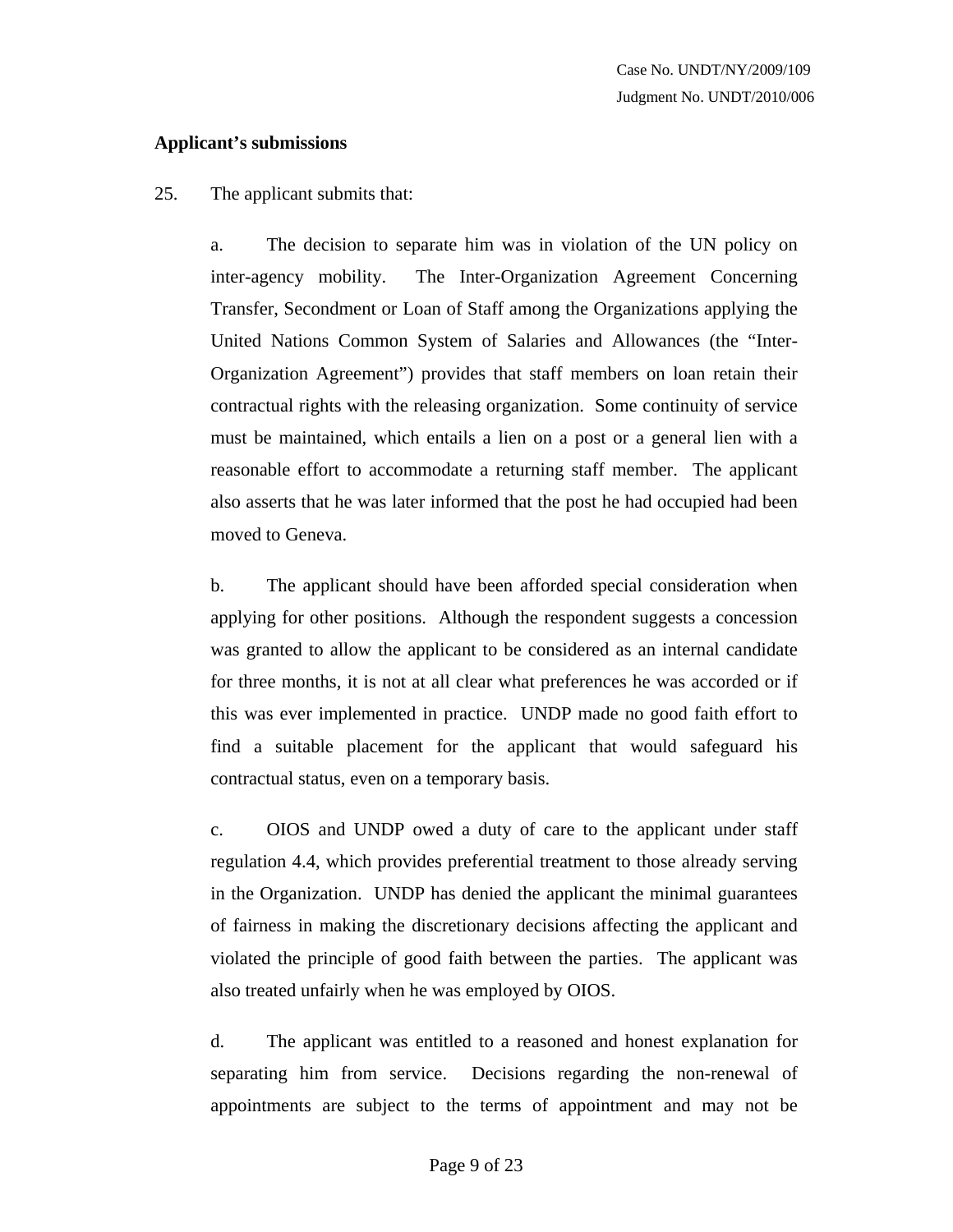exercised without regard to due process and fundamental fairness, nor should they be influenced by extraneous or prejudicial factors.

e. In this case, the respondent has the burden of proof in showing that the applicant's rights were observed. Specifically, the respondent must show that the applicant, as a long-serving staff member, was considered for available posts and that the applicant was not found suitable for any of them prior to separation.

f. UNDP should have allowed the applicant to utilise his accumulated annual leave of 52.5 days to search for another assignment. The applicant would have reached five years of continuous service if UNDP had not ended his employment without allowing him to avail himself of more than 50 days of unused annual leave. Instead, the applicant found himself unemployed "with two days notice".

g. He should have been considered as a long-service staff member with more than five years of service, which, under UNDP rules, means that he would be entitled to certain benefits and protections not available to staff with less than five years of service. The applicant received a Certificate of Service from UNDP in 2006 upon completion of five years of service, confirming that he served for at least five years.

26. Although in his written submission to the Tribunal of 28 July 2009 the applicant stated that "[t]here was considerable initial confusion over the legal status of the Applicant while with OIOS", at the directions hearing held on 23 October 2009 the counsel for the applicant stated from the Bar that it was not in dispute that the applicant was, in fact, on reimbursable loan to OIOS.

27. The applicant seeks rescission of the decision of the Secretary-General rejecting the applicant's appeal; retroactive reinstatement in service from 30 September 2006; compensation for the damage suffered; and award of costs.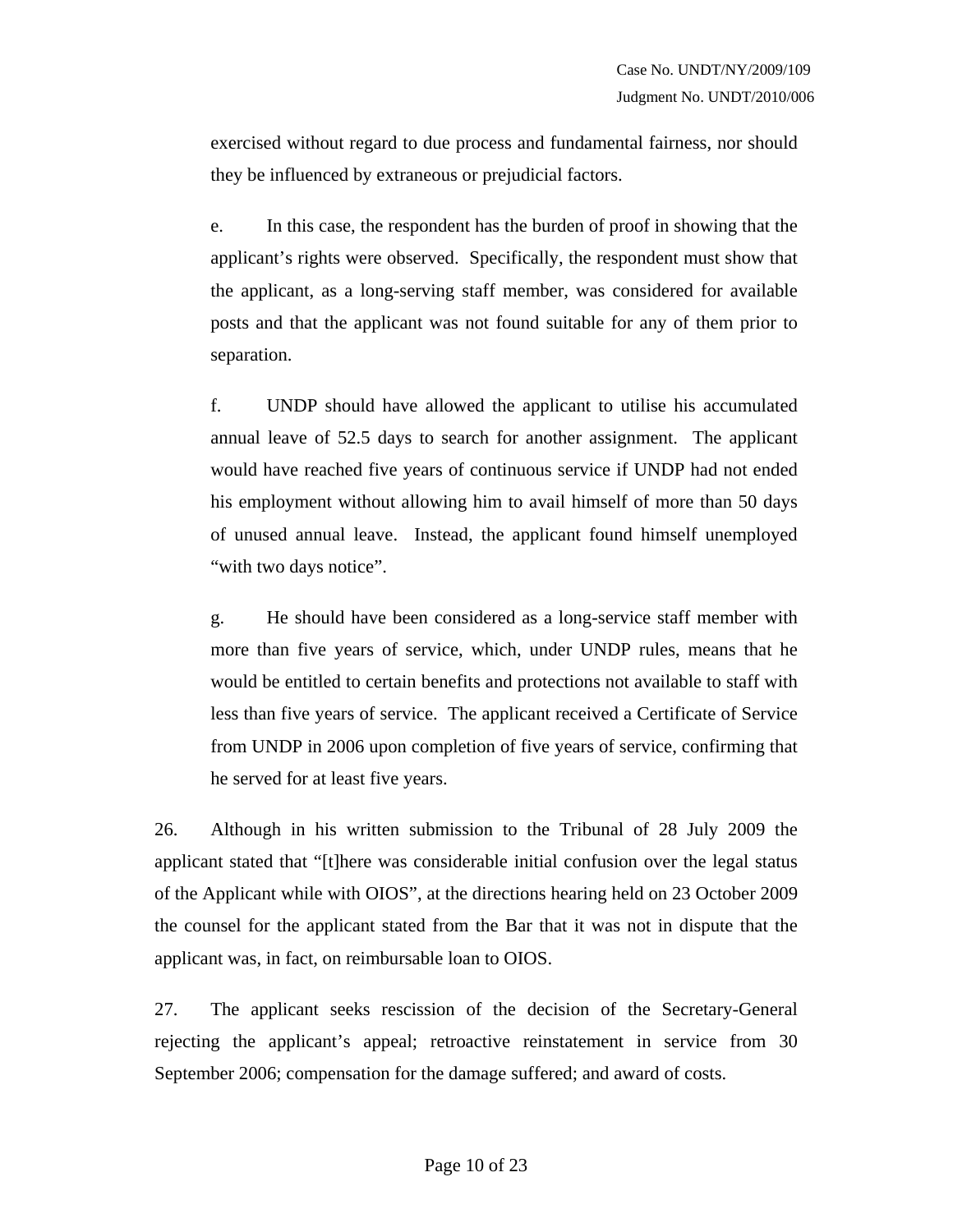#### **Respondent's submissions**

28. The Tribunal received two separate submissions in this case from two counsel for the respondent. The submissions received from the Administrative Law Unit (ALU) of the United Nations Secretariat are summarized below:

a. The applicant was informed that his temporary appointment with OIOS was due to expire in May 2006, which was several months prior to the expiration of his contract on 30 September 2006.

b. OIOS made no promise to the applicant to extend his assignment with OIOS beyond its expiration date. There was no agreement that the applicant's contract would be extended further and no offer of appointment. Therefore, the applicant had no basis to expect that the Secretariat would retain him beyond the time limits of the loan agreement with UNDP.

c. The applicant was clearly on loan from UNDP to OIOS and there is no basis to claim that he was or should have been on secondment.

d. There is no evidence on record to show that the applicant's due process rights were violated. The applicant has failed to demonstrate how the Organization acted unfairly towards him. Both OIOS and UNDP informed the applicant of the terms and conditions of the final reimbursable loan arrangement well in advance of its expiration date.

e. The award of the applicant's costs is not warranted in this case.

29. The submission received from UNDP can be summarized as follows:

a. The applicant was fully informed of the terms of the reimbursable loan agreement both prior to and during his work with OIOS.

b. The applicant was given more than a reasonable period in which to apply for jobs but failed to do so despite the clear advice received from the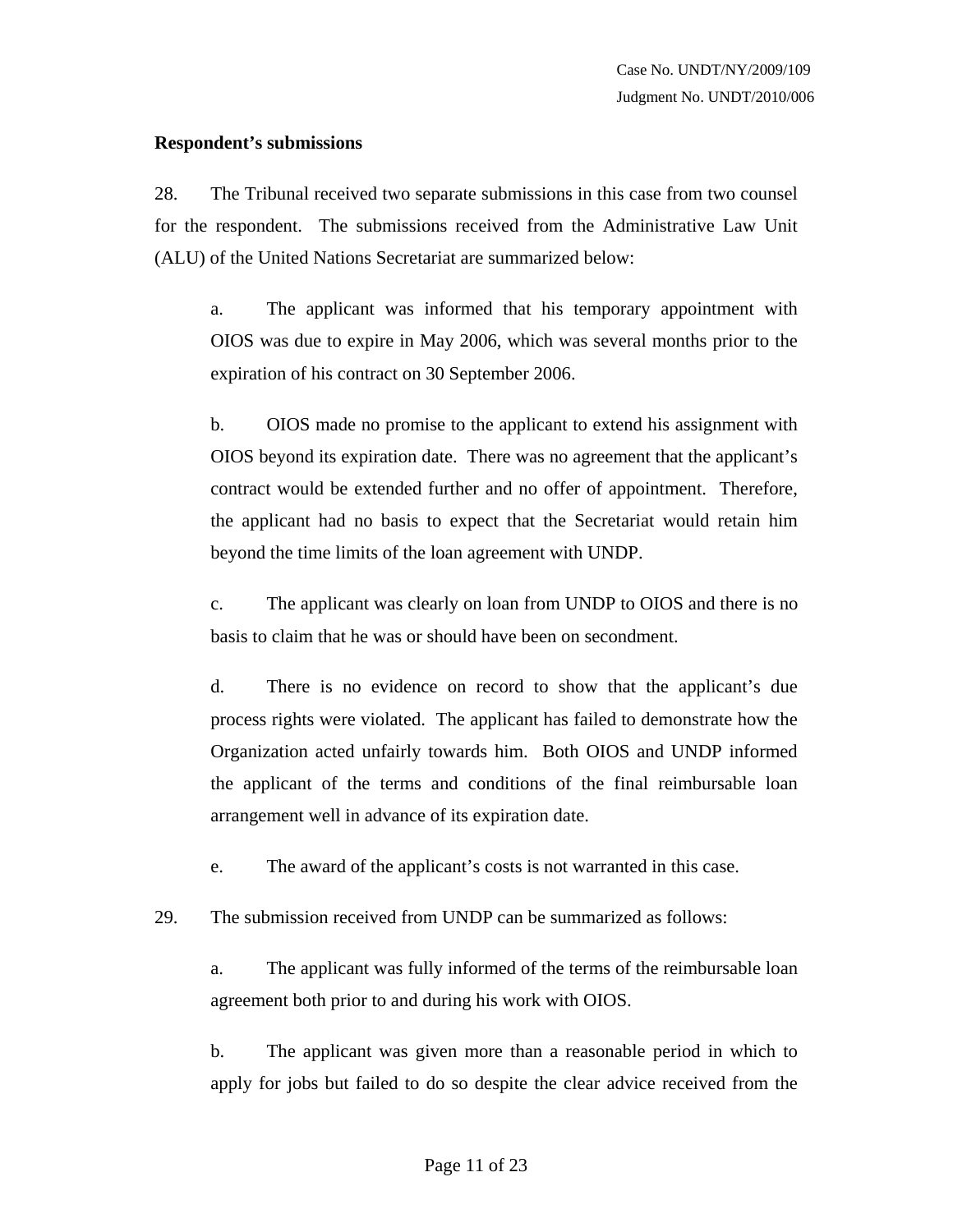respondent. Throughout the period of his reimbursable loan, the applicant had access to the respondent's internal vacancy listings and could apply for posts as an internal candidate. However, the applicant applied for only one position prior to the expiration of his contract on 30 September 2006.

c. The applicant is not a long-serving staff member because he does not have five years of continuous service with the respondent on a 100-series fixed-term contract. The provisions of UNDP's Due Process Guidelines for Displaced Staff Members apply only to long-serving staff, defined as staff serving continuously on fixed-term appointments for a minimum of five years. Because the applicant was granted a 100 series fixed-term appointment on 1 March 2003, and separated on 30 September 2006, his continuous service did not exceed "3 years and 7 months". The applicant's reference to the Certificate of Service given to him by UNDP is no proof that he was considered to have five years on continuing service with UNDP. Such certificates are given to all staff members irrespective of their types of contract, and take account of employment periods on 200 and 300 series contracts. This does not make a staff member "long-serving" for the purpose of the Staff Rules.

d. The applicant was informed of the expiration of his contract well in advance and had no legitimate expectation that his contract would be renewed after 30 September 2006. The respondent's decision not to extend the applicant's contract beyond its expiry date was a legitimate and lawful exercise of the discretion it enjoys in such matters.

e. UNDP complied with all due process requirements and never acted in bad faith against the applicant. The burden of proof in showing that the Administration acted improperly rests on the applicant. The applicant's allegations of prejudice are uncorroborated and "couched in very vague terms".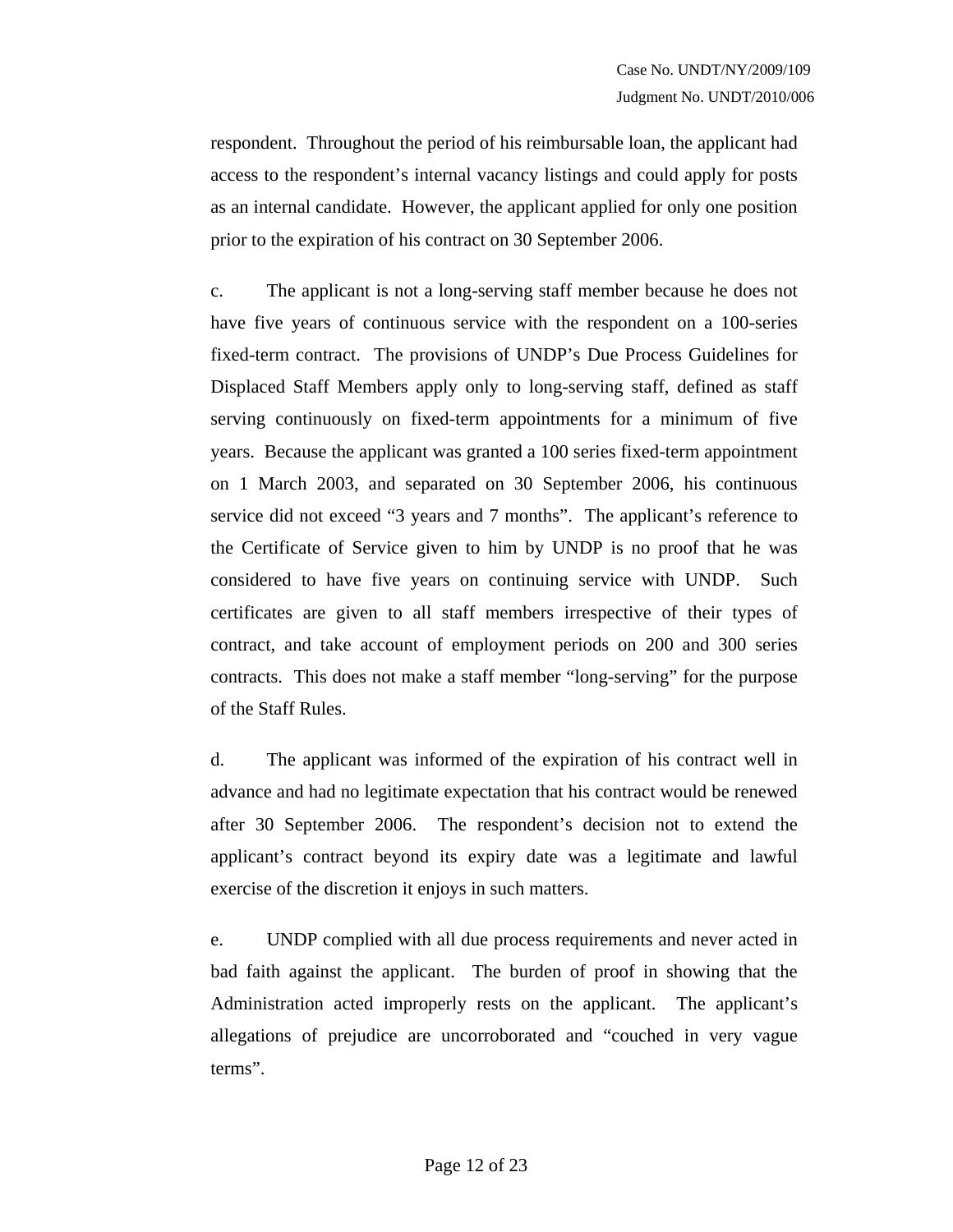f. The applicant fell short by one year and five months of the five-year mark (which would have entitled him to certain protections available to longserving staff members).

g. There was no duty on the part of UNDP to allow a staff member to use accrued annual leave for the sole purpose of remaining a staff member. The respondent lawfully commuted the applicant's annual leave to cash, in accordance with staff rule 109.8. Further, in the event that the respondent had exceptionally acceded to the applicant's request, the applicant would still have fallen short of the five years' continuous service, contrary to his claims. In any event, by decision of 13 October 2006, the respondent exceptionally decided to allow the applicant to be considered as an internal candidate when applying for suitable vacancies from his separation through 31 December 2006; this period totalled 90 days, which was a far more generous offer than the 50 days of annual leave.

h. The post occupied by the applicant was not moved to Geneva. The post remained in New York, and was unencumbered for some time as there was no need for any of the services associated with the post. In 2009, the post was re-classified to a P-5 post and advertised through a competitive process.

i. The applicant's plea for costs must fail as the applicant has not demonstrated any manifest abuse of the proceedings by the respondent.

#### **Contested administrative decision**

30. First, the Tribunal examined whether UNDP or the United Nations Secretariat were required, as a matter of law, to employ the applicant beyond 30 September 2006. Staff rule 104.12(b)(ii), applicable at the time, provided that fixed-term appointments did not carry any expectancy of renewal or of conversion to any other type of appointment. The applicant asserted in his pleadings that the Inter-Organization Agreement provided that staff members on loan retain their contractual rights with the releasing organization.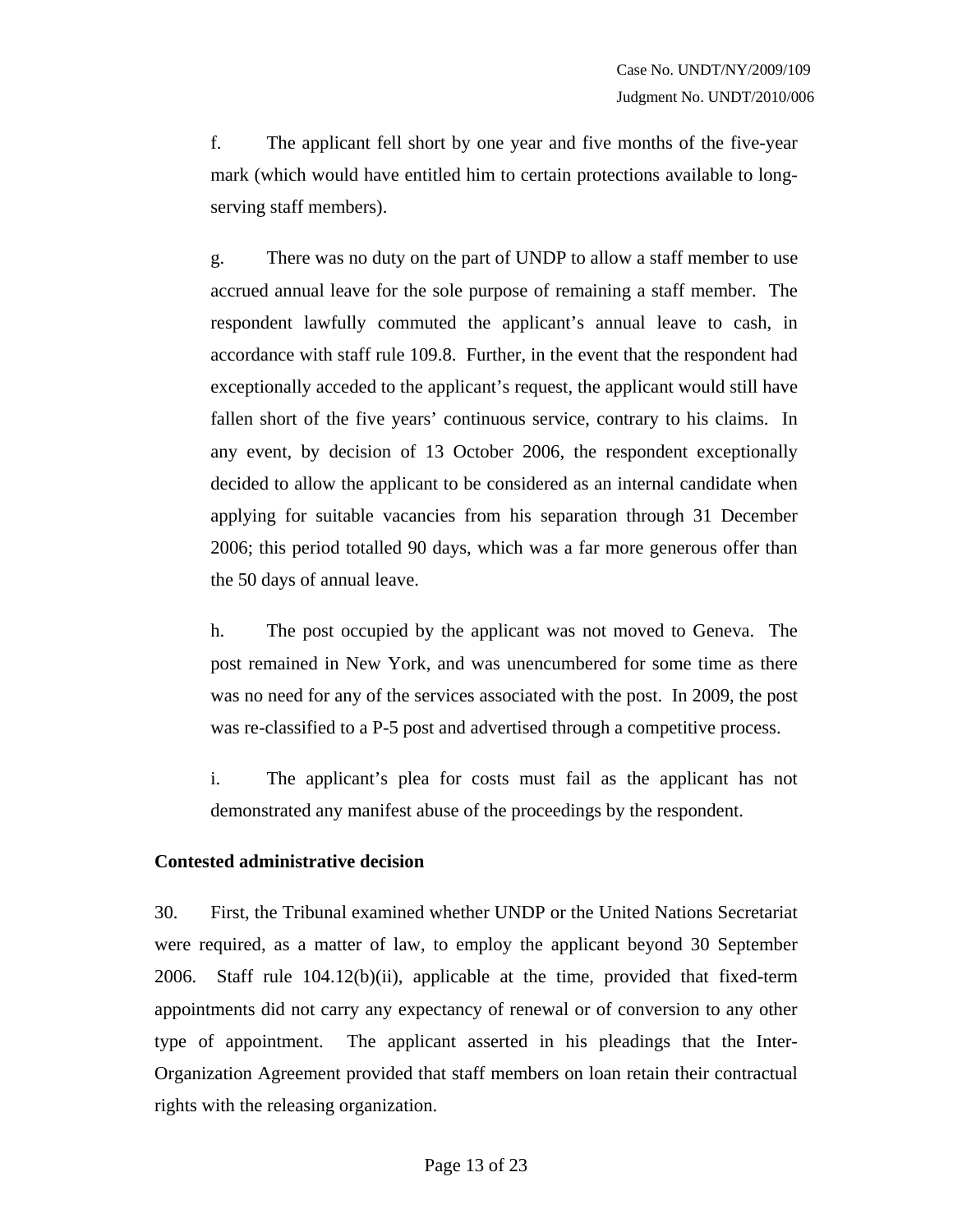31. The Tribunal examined the applicable staff regulations, rules, and administrative issuances, as well as UNDP's inter-agency mobility policy and the Inter-Organization Agreement. UNDP's inter-agency mobility policy states as follows:

The purpose of this Chapter is to set out the policies and procedures governing UN Inter-agency movements to and from UNDP.

Inter-agency movements should be viewed as a beneficial experience for all the parties involved (i.e. the staff member, the releasing organization and the receiving organization).

. . .

. . .

**Loan**: A loan is the temporary move of a staff member from one organization to another for a maximum two year period, during which he/she will be paid and administered by the releasing organization, and is subject to the functional and general supervision, policies and procedures of the receiving organization.

There are two types of loan:

a) reimbursable when the receiving organization reimburses the releasing organization for the loan of the staff member; and

b) non-reimbursable when the receiving organization does not reimburse the releasing organization for the loan of the staff member.

32. The mobility policy further specifies that staff members on loan remain "employed by the releasing organization" and that "UNDP applies the terms and conditions defined in the Inter-Organization Agreement". This Agreement defines "loan" as follows—

[T]he movement of a staff member from one organization to another for a limited period, normally not exceeding one year, during which he will be subject to the administrative supervision of the receiving organization but will continue to be subject to the staff regulations and rules of the releasing organization.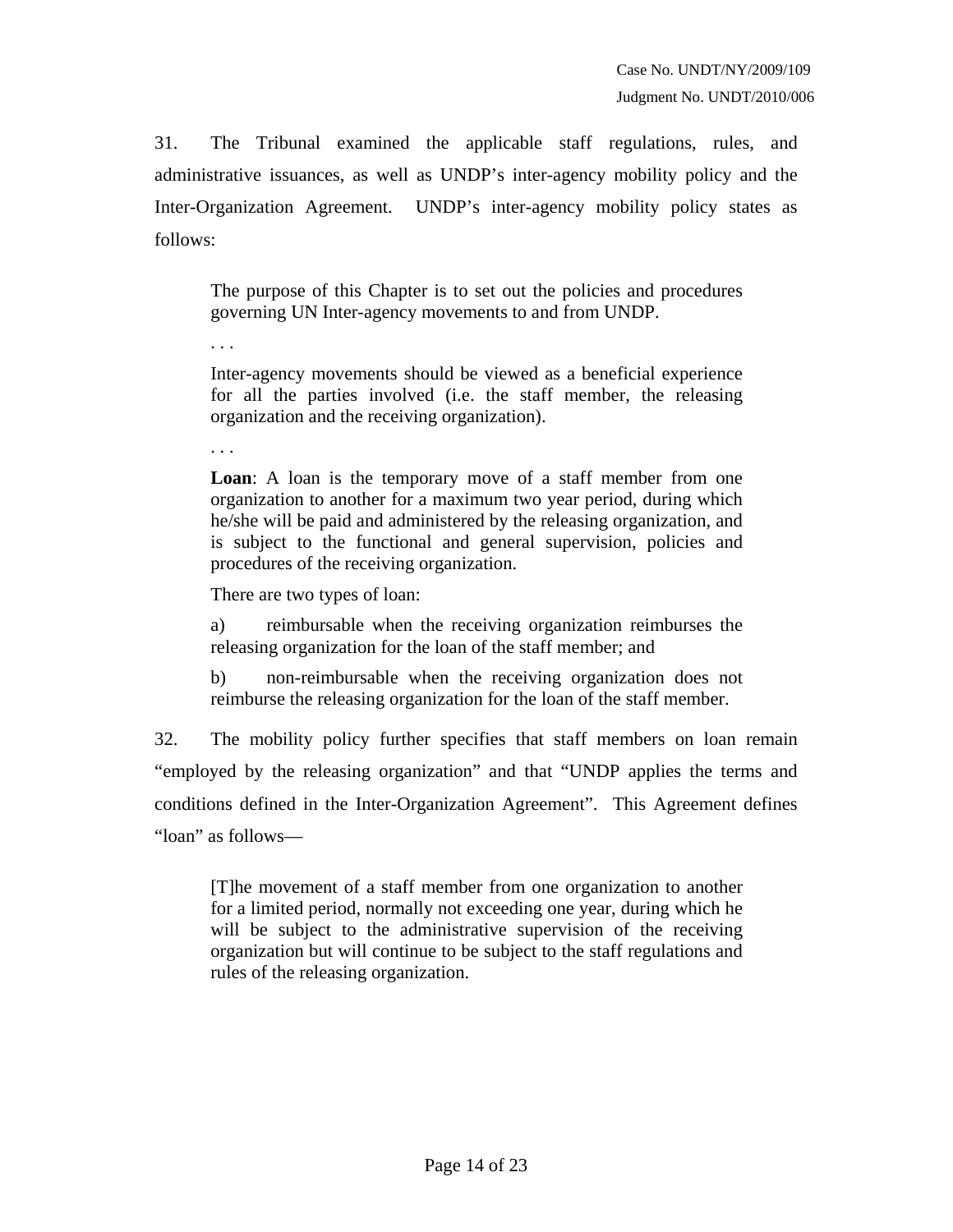### 33. The Inter-Organization Agreement further states:

### **III. Contractual Relationships between the staff member and the Organizations**

. . .

#### **Loan**

10. (a) When a staff member is loaned, he will be under the administrative supervision of the receiving organization, but will have no contractual relationship with it, continuing to be subject to the staff regulations and rules of, and retaining his contractual rights with, the releasing organization.

. . .

# **IV. Entitlements of the Staff Member**

### **A. Service Credit**

12. . . . In the case of a loaned staff member, service in the receiving organization will be counted as service in the releasing organization.

. . .

### **C. Annual Leave**

14. . . .

(c) So far as possible, the receiving organization will enable a seconded staff or loaned staff member to take, before his return to the releasing organization, all the annual leave which he accumulates during his service with it.

. . .

(d) When a staff member returns to the releasing organization, he will carry with him his accrued leave credit at the date of his return.

34. As the applicant correctly pointed out in his submission, the Inter-Organization Agreement provides that the applicant retained his contractual rights with the releasing organization, in this case UNDP, while on loan to OIOS. However, these contractual rights were limited to the duration of the contract with UNDP—i.e., until 30 September 2006. The applicant has failed to demonstrate that he had grounds for a legitimate expectation that his contract would be renewed. Further, the Inter-Organization Agreement, quoted above, does not support the applicant's contentions.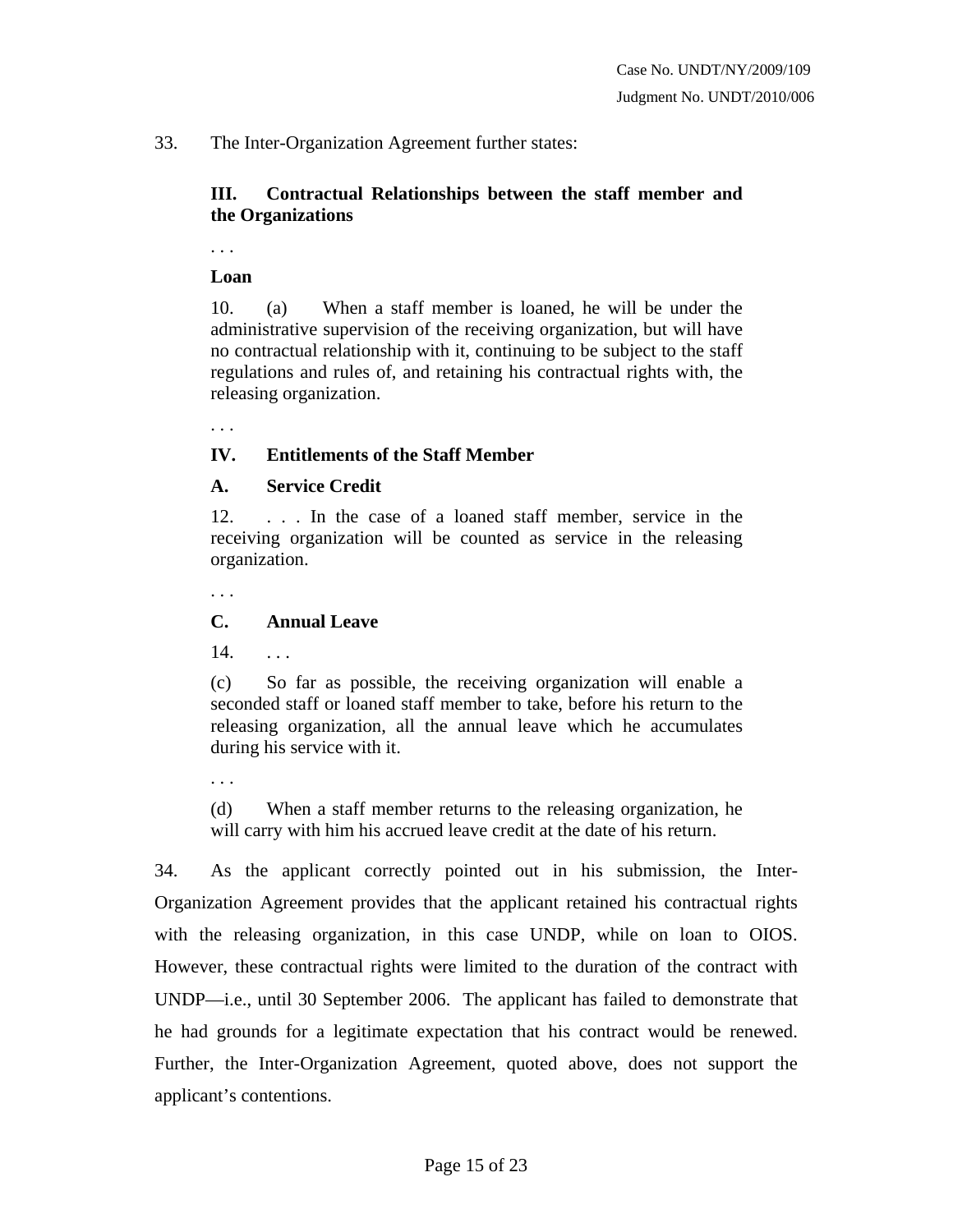35. The terms and conditions of employment of a staff member may be express or implied and may be evident from correspondence and surrounding facts and circumstances (see discussion in *Wilkinson et al.* (UNDT/2009/089); United Nations Administrative Tribunal Judgment No. 95, *Sikand* (1965)). Therefore, having found that neither UNDP nor the United Nations Secretariat were under an obligation to extend the applicant's appointment beyond 30 September 2006, I examined the documentary evidence provided by the parties to evaluate whether there was an express or implied promise by the Organization to employ the applicant beyond 30 September 2006.

36. Upon close examination of the email exchanges, I find that, although these communications were aimed at exploring the possibility of a solution allowing the applicant to stay with OIOS beyond 30 September 2006, it was clear from these exchanges (as well as from UNDP's communications with the applicant) that, if no solution were to be found, the applicant's contract would expire on 30 September 2006. For instance, in the applicant's supervisor's email to the Acting Executive Officer, OIOS, dated 20 September 2006 and copied to the applicant, the supervisor referred to his discussions with the applicant "in the face of traveling next week, when his current contract expires" and stated that he had asked the applicant to either secure an agreement from UNDP to extend his loan or resign from UNDP and accept a three-month appointment with OIOS. This shows that, although OIOS attempted to assist the applicant in finding a solution to his situation, there was no express or implied promise constituting an enforceable agreement that the applicant's contract would be extended beyond 30 September 2006.

#### **Due Process Guidelines**

37. The Due Process Guidelines of UNDP, dated 5 February 2005 and edited in March 2006, provide a number of protections to staff on permanent appointments and long-serving staff, including a three-month period afforded to the affected staff members to conduct an active job search, which may include "3–4 weeks off . . . on official business to prepare for/conduct a search".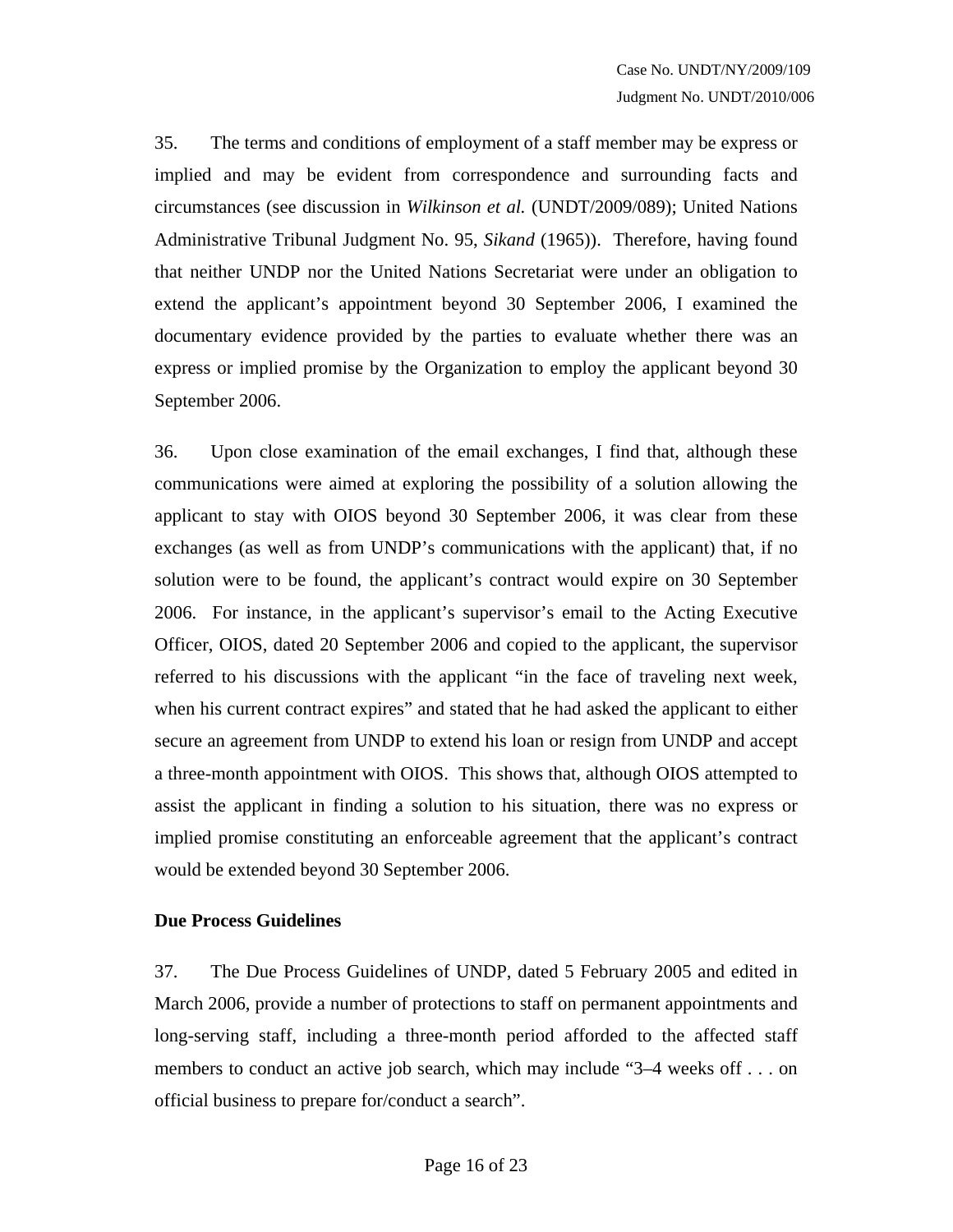38. The Due Process Guidelines specify that these protections are afforded only to permanent staff and staff who have been serving continuously on fixed-term appointments for a minimum of five years:

# **Eligibility**

As with previous separation programmes, the present arrangements are applicable to regular staff on UNDP Letters of Appointment, who either hold a permanent appointment or have been serving continuously on fixed term appointments (100 series) for a minimum of five years. This five-year period does not include periods of work on SSA, Service Contract, ALD appointments or 200 series.

The programme is not applicable to staff of UNFPA, staff on contracts limited to UNOPS service, locally-recruited staff of WFP or staff that UNDP administers on behalf of other agencies.

39. The case file demonstrates that the applicant received a fixed-term appointment with UNDP on 1 March 2003. At the time of the expiration of the applicant's contract on 30 September 2006, he had three years and seven months of continuous service on a fixed-term 100 series appointment. The applicant was one year and five months short of reaching the five-year mark and was therefore ineligible to be covered by UNDP's Due Process Guidelines.

40. I note that even if UNDP were to allow the applicant to use the 52.5 days of unused annual leave to prolong his stay with the Organization—which would be a discretionary decision by UNDP since it was under no obligation to do so—it would have been insufficient for him to reach the five-year eligibility mark.

41. As part of his submission, the applicant asserted that UNDP was required to maintain a lien on his post, which would allow the applicant to stay beyond 30 September 2006. I find this position to be misguided. Firstly, this argument is irrelevant as the applicant's contract was set to expire on 30 September 2006, and it would be of no significance if UNDP maintained a lien on his post as he stayed with OIOS until the last day of his contract. Secondly, although the Due Process Guidelines envisage the possibility of lien in certain instances (see Section III), the applicant was not covered by the Guidelines for the reasons stated in this judgment.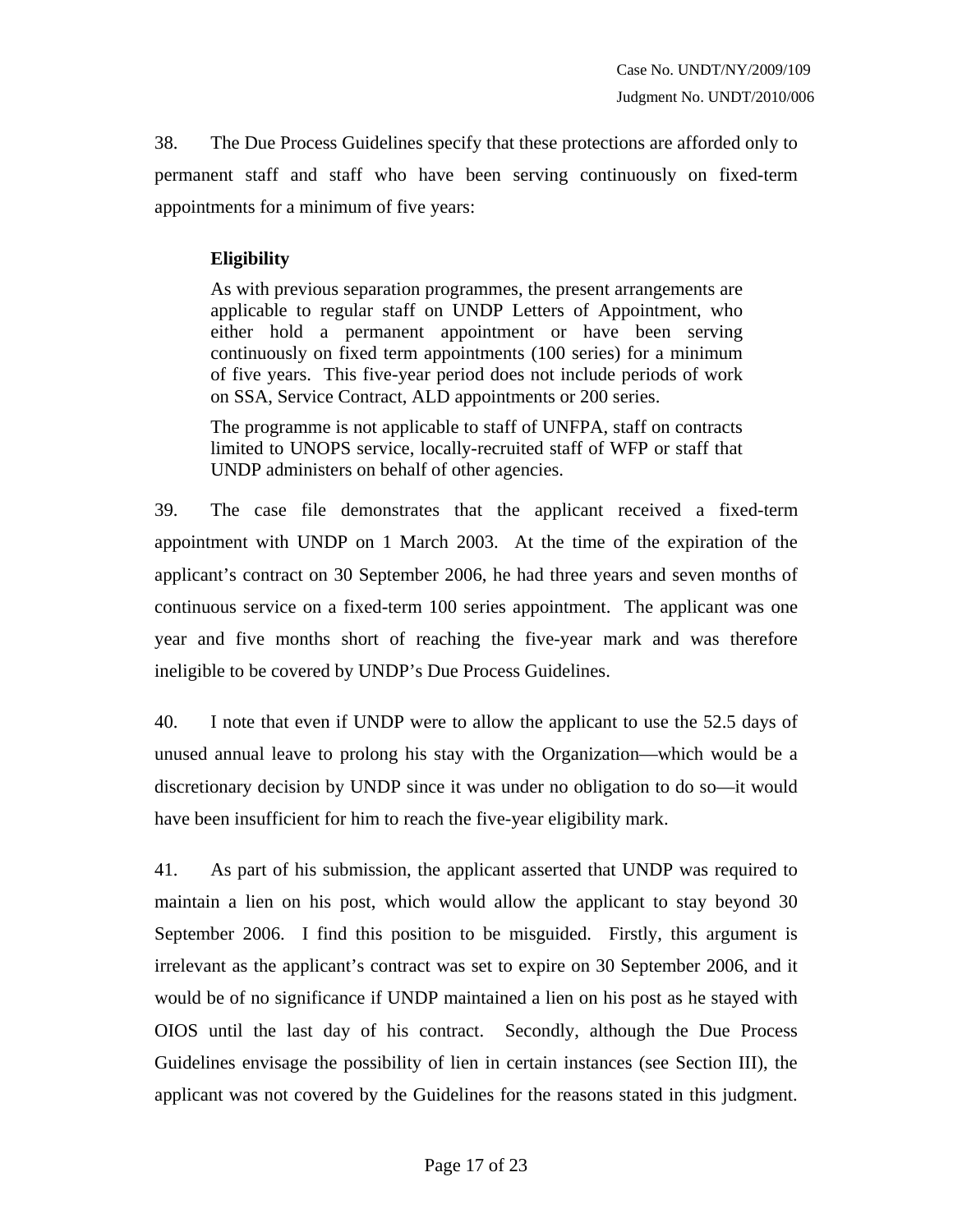The Tribunal was not provided with any evidence that could be interpreted as containing an express or implied promise by the respondent, or constituting any agreement between the parties, that a lien on his post would be maintained by UNDP. In fact, the records show that at the time of the events in question, the applicant was advised that no lien would be maintained on his post and therefore he should have had no misgivings about it.

42. Although the applicant alleges that "there is no indication he was given any special consideration as a staff member with a general lien and in need of placement", he fails to show that there was—or should have been—a lien of any type on his post.

43. In its contemporaneous communications with the applicant, UNDP maintained that, firstly, the applicant's return rights would be based on the terms of agreement between him and UNDP, and, secondly, that the applicant's contract would not be renewed. There is no evidence, nor was it submitted by the applicant, that he contested UNDP's position at the time of these communications or that he actively tried to reach an agreement with UNDP to modify its position on the issue of extension as expressed therein. Therefore, I understand that, at the time of the events, it was understood by both parties that the applicant's contract would not be renewed beyond 30 September 2006, and that, should he wish to remain in the Organization's employ, he must apply for other positions.

44. In the present case the applicant has failed to demonstrate that UNDP or the United Nations Secretariat violated any regulations, rules, or administrative issuances. The applicant was fully aware of the approaching expiration of his contract and should have taken steps to apply for positions in the United Nations system. The applicant was informed of the need to apply for positions in the United Nations on several occasions, including in August 2005 and May 2006. As the Tribunal stated in *Luvai* (UNDT/2009/074), "it is a well-established principle that equity aids the vigilant". It appears from the submissions of the parties that the applicant applied only for one post while on loan with OIOS. The applicant was interviewed with respect to that vacancy in June 2006, but was not selected.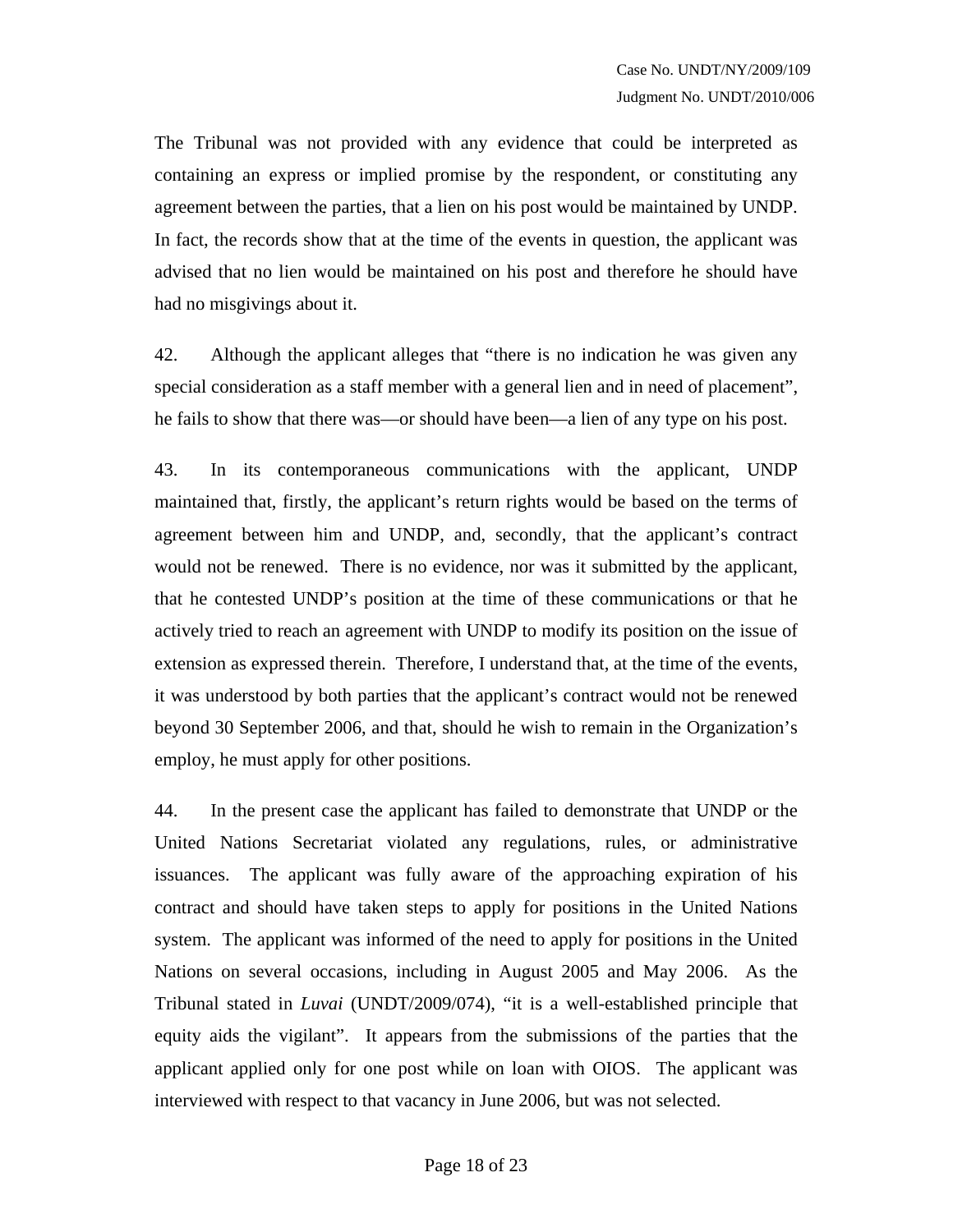45. The applicant contends that OIOS and UNDP owed a duty of care to him under staff regulation 4.4, because it provides preference to those already in the service of the Organization. Staff regulation 4.4 provides—

Subject to the provisions of Article 101, paragraph 3, of the Charter, and without prejudice to the recruitment of fresh talent at all levels, the fullest regard shall be had, in filling vacancies, to the requisite qualifications and experience of persons already in the service of the United Nations.

46. I cannot agree with the applicant's interpretation of staff regulation 4.4. As discussed by the Tribunal in *Sefraoui* (UNDT/2009/095), staff regulation 4.4 provides that, generally, "no *a priori* favour is to be accorded to either the external or the internal candidate". This staff regulation does not confer any absolute (as distinct from qualified) preference in favour of members already in service in filling vacancies, and certainly does not create an obligation on the part of the Administration to extend or renew the contracts of staff members on fixed-term appointments.

# **Allegations of unfair treatment and prejudice and the burden of proof**

47. The applicant alleges unfair treatment by the respondent and states that the decision not to extend his appointment was influenced by extraneous or prejudicial factors. Both parties made extensive submissions on the issue of burden of proof. The applicant maintains that the respondent has the burden of proof in showing that the applicant's rights were observed. The respondent asserts that the burden of proof in showing that the Administration acted improperly rests on the applicant. The Tribunal has issued several judgments addressing the issue of the burden of proof.

48. In *Luvai*, the Tribunal held that where allegations of impropriety are raised, the burden of proof is on the one making the allegations. In *Bye* (UNDT/2009/083), the Tribunal, relying on the jurisprudence of the United Nations Administrative Tribunal, made a similar finding, stating that "anyone alleging harassment, prejudice, discrimination or any other extraneous factor of improper motivation of a particular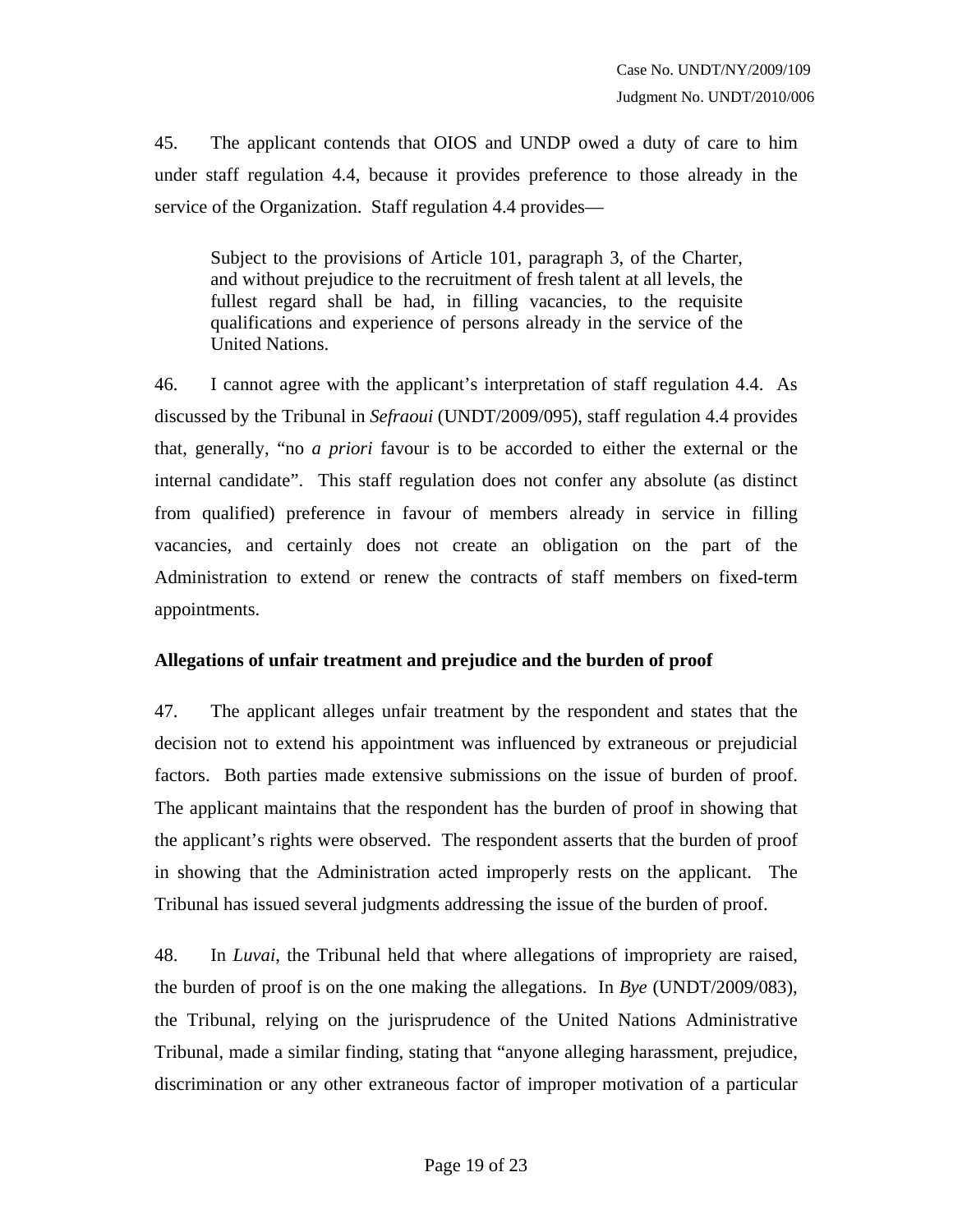decision, has the *onus probandi* of such an assertion. . . . This is in fact in line with a well-known maxim of law that the party who alleges a fact bears in principle the burden of proving its veracity".

49. In *Nogueira* (UNDT/2009/088), the Tribunal held that

[t]he burden of proof is of course on the Applicant to establish that the discretion [of the Secretary-General in matters of appointment and non-renewal] has been exercised injudiciously. Once the Applicant has stated his case, it remains open to the Respondent to rebut the Applicant's contentions or to state their own case. The Tribunal must then consider the evidence in its entirety and determine if he who avers has made out a case on a balance of probabilities.

50. Most recently, in *Sefraoui*, the Tribunal held that, although the pronouncements in *Bye* and in the judgments of the Administrative Tribunal with respect to the burden of proof provide some rules of practical reasoning, they do not completely satisfy the Tribunal's needs in cases that come before it. The Tribunal concluded that by placing the burden of proof on either party it would necessarily assume that the administrative decision is *a priori* wrong or right. *Sefraoui* suggests matters could be determined by the Tribunal more prudently by moving away from the burden of proof terminology and instead, by focusing on the preponderance of evidence—

26. A rule that the staff member bears the onus of proving the impugned decision is wrong is simply another way of saying that there is a presumption, which can be rebutted, that administrative decisions are right. It is easy to see why this rule should apply in resolving civil litigation in general, but it is far from obvious why this should be so in the very restricted litigation conducted in the Tribunal, where all plaintiffs are staff members, there is only one defendant, the sole issue is the correctness of an administrative decision that affects a staff member's employment and, furthermore, either party can require the persons involved in making the decision to be identified and called to give evidence.

28. It seems to me that, as a matter of fundamental principle, neither the staff member nor the Secretary-General should be in a favoured position. As a practical result of the rule of equality before the law,

. . .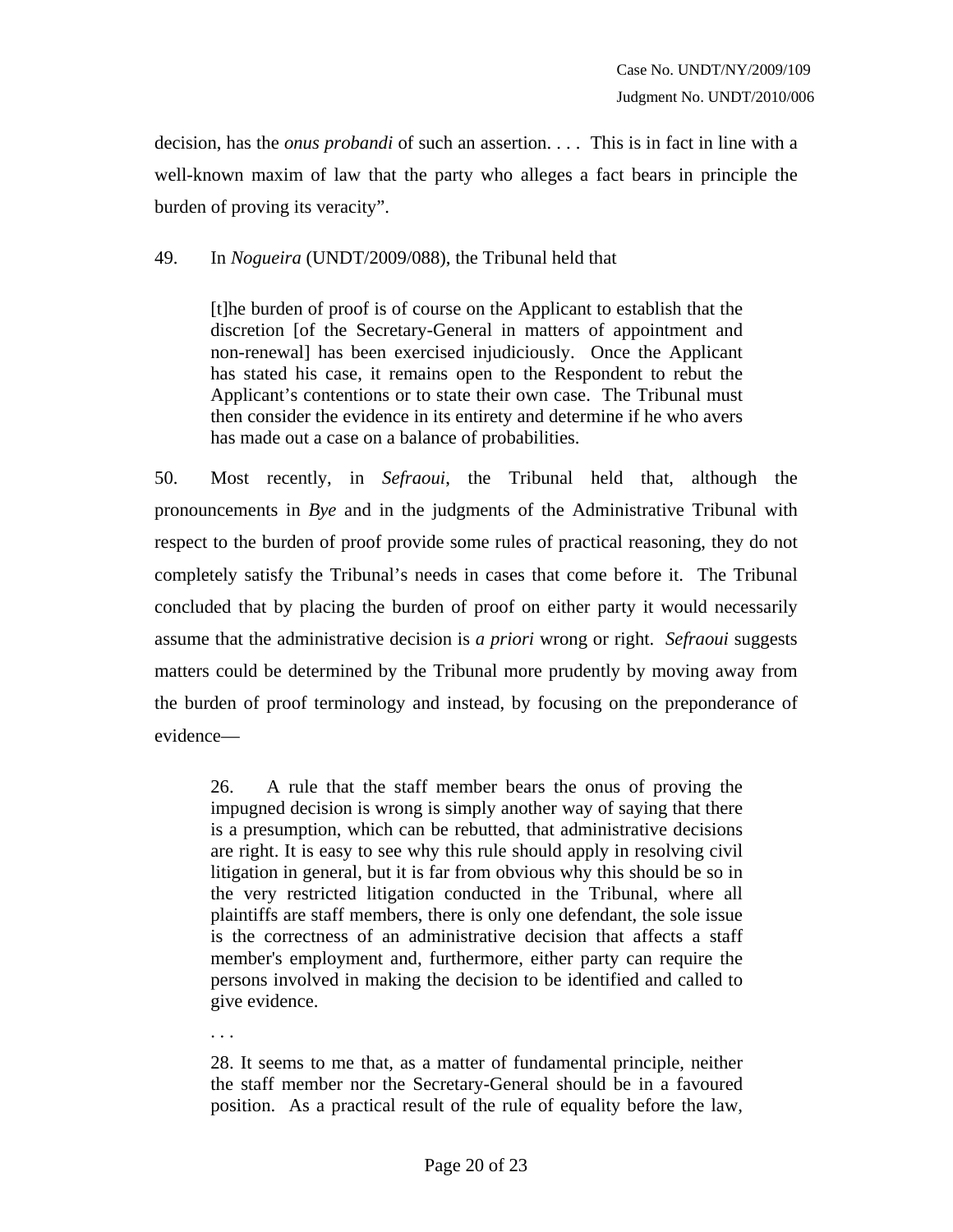the appropriate starting position is that there are no assumptions either way. . . . Accordingly, the general rule should be that the case is determined by the preponderance of evidence.

51. I find that, generally, the rule expressed in *Bye* and *Nogueira*—that the party who alleges a fact bears in principle the burden of proving its veracity—is a useful general starting point. Although in some cases before the Tribunal the evidentiary burden of proof and the ultimate burden of proof may be useful tools of reasoning, it seems that the Tribunal should focus not on the shifting of the burden of proof between the parties, but on the evidence provided by the parties in support of their cases (I should stress that this discussion concerns non-disciplinary cases). The Administration has a contractual obligation to make decisions for reasons that are accurate, reasonable and proper (*James* (UNDT/2009/025) and *Sefraoui*). When a staff member brings a case against the Administration alleging that a decision he or she is contesting was improper, and the Administration fails to rebut the staff member's allegations, the Tribunal will be entitled to draw negative inferences from the Administration's silence (see *Nogueira* and *Calvani*, UNDT/2009/092). In its review of each case the Tribunal will be required to draw conclusions from the evidence presented by both parties and the outcome of the case will be determined by the preponderance of evidence.

52. In this case, I need not engage in an extensive analysis of whether the applicant's case is more probable than the respondent's case. The applicant has failed to present any evidence of any sort of prejudice or bias against him; therefore, the applicant's claims in this respect must fail.

#### **Notice of the non-extension of the applicant's contract**

53. Staff rule 109.7, applicable at the time, provided that "[a] temporary appointment for a fixed term shall expire automatically and without prior notice on the expiration date specified in the letter of appointment". The letter of appointment, signed by the applicant on 17 May 2003 and effective 1 March 2003, contained no special provisions concerning notice of expiration and stated, "This Fixed-Term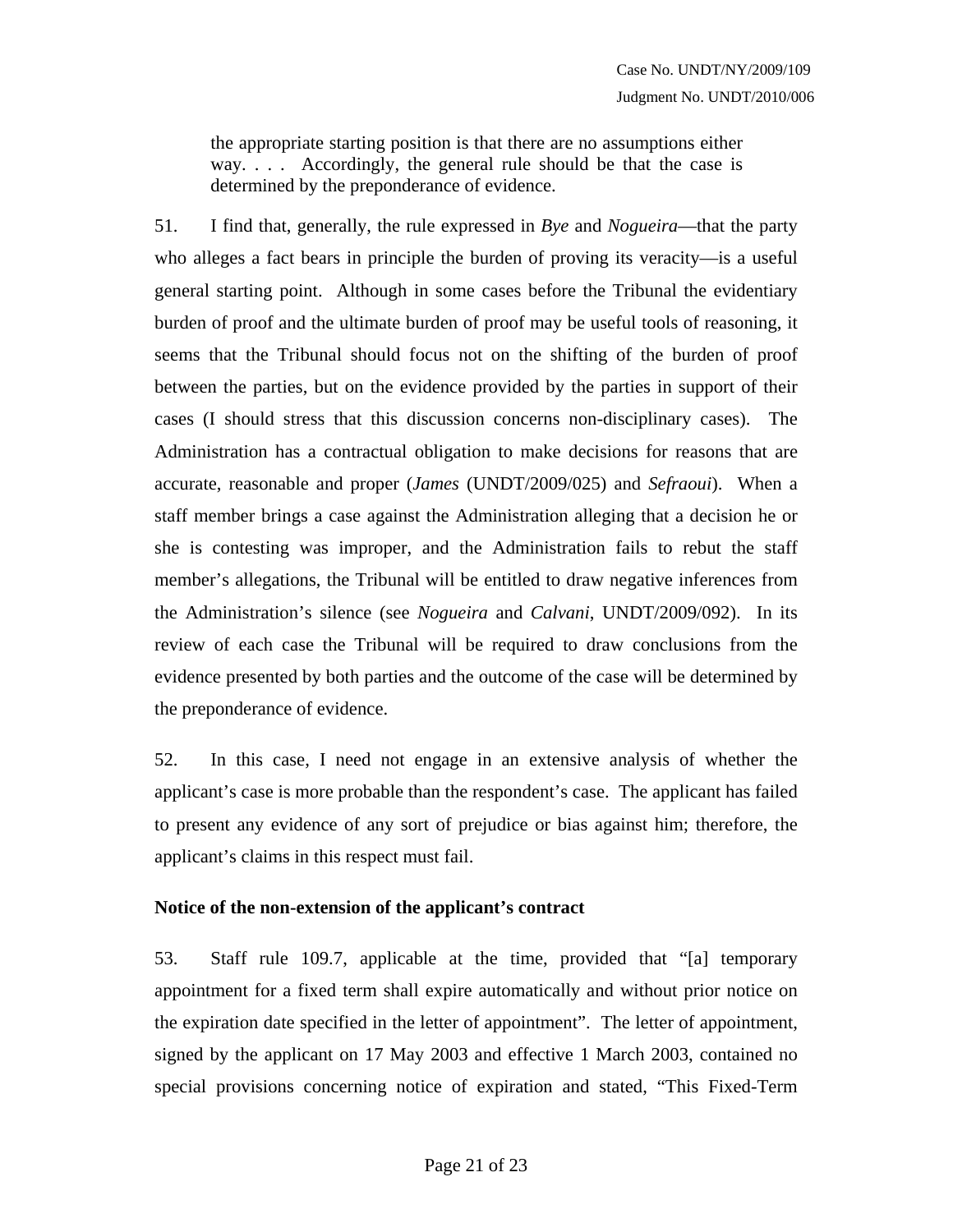Appointment does not carry any expectancy of renewal or of conversion to any other type of appointment".

54. I find that, although not required by the staff rules, the Organization provided the applicant with ample and adequate notice of the expiration of his contract. On 9 May 2006, the Director of the Office of Human Resources of UNDP sent an email to the applicant, stating that UNDP was not in a position to agree to any further loan agreement with OIOS beyond 30 September 2006 and that "[i]f the UN [Secretariat] is keen in extending your reimbursable loan, I strongly suggest for you to negotiate a new offer". This communication to the applicant is unambiguous and makes it clear that his contract would not be extended. This was followed by a memorandum from UNDP to OIOS, dated 8 August 2006, copied to the applicant, stating that "UNDP can no longer accommodate a further extension".

55. On 28 September 2006, OIOS confirmed to the applicant that his loan to OIOS would not get extended. The applicant asserts that this meant that he received a two-day notice of his separation. This is, of course, not the case. The email of 28 September 2006 was only one of many exchanges and was preceded by several emails stating in unambiguous and clear terms that the applicant's contract would not be extended beyond 30 September 2006. Further, although it appears that, in September 2006, OIOS attempted to search for a solution to extend the applicant's stay, it is apparent from the records provided by both parties that no offer had been extended to the applicant.

#### **Application for costs**

56. Under article 10.5 of its Statute, the Tribunal may award costs where it determines that a party "has manifestly abused the proceeding before it". As the Tribunal held in *Crichlow*, article 10.5 "does not expressly prevent the Tribunal from making an award of costs but it generally limits such awards to cases where the Tribunal finds that in the course of the proceedings there has been an abuse of the